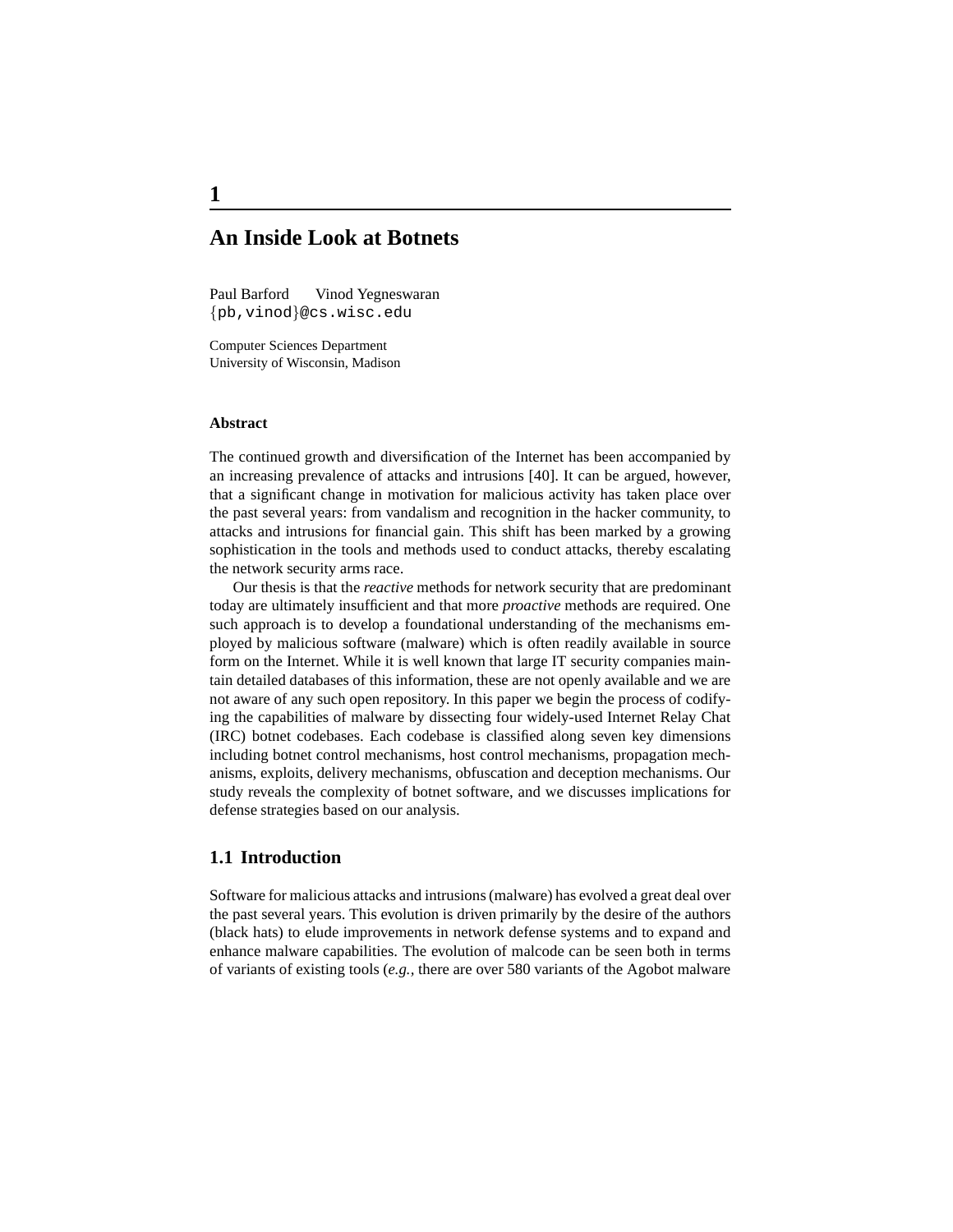since it's first release in 2002 [7]) and in the relatively frequent emergence of completely new codebases (*e.g.,* there were six major Internet worm families introduced in 2004: Netsky, Bagle, MyDoom, Sassser, Korgo and Witty as well as the Cabir virus - the first for cell phones [1]).

While worm outbreaks and DoS attacks have been widely reported in the popular press and evaluated extensively by the network and security research communities (*e.g.,* [16, 27–29]), perhaps the most serious threat to the Internet today are collections of compromised systems that can be controlled by a single person. These *botnets* have actually been in existence for quite some time and trace their roots to the Eggdrop bot created by Jeff Fisher for benign network management in 1993. High level overviews of malicious botnet history and their basic functionality can be found in [11, 31]. Over the years botnet capability has increased substantially to the point of blurring the lines between traditional categories of malware. There have been numerous reports of botnets of over one hundred thousand systems (although the average size appears to be dropping) and the total number of estimated systems used in botnets today is in the millions [17, 19, 23].

A plausible reason for the rise of malicious botnets is that the basic motivations for malicious activity are shifting. In the past, the primary motivations for attacks appear to have been simple (but potent) "script kiddie" vandalism and demonstrations of programming prowess in the black hat community. However, there are an increasing number of reports of for-profit malicious activity including identity theft and extortion that may be backed by organized crime (*e.g.,* [2, 35, 37]). This trend toward an economic motivation is likely to catalyze development of new capabilities in botnet code making the task of securing networks against this threat much more difficult.

The thesis for our work is that effective network security in the future will be based on detailed understanding of the mechanisms used by malware. While this high level statement does not represent a significant departure from what has been the modus operandi of the IT security industry for some time, unfortunately, data sharing between industry and research to date has not been common. We argue that greater openness and more detailed evaluations of the mechanisms of malware are required across the network security research community. In some respects this broadens the Internet Center for Disease Control vision outlined by Staniford *et al.* in [34]. We advocate analysis that includes both static inspection of malware source code when it is available and dynamic profiling of malware executables in a controlled environment. An argument for the basic feasibility of this approach is that a good deal of malware is, in fact, available on line (*e.g.,* [26]) and there are emerging laboratory environments such as WAIL [10] and DETER [15] that enable safe evaluation of executables. It is important to emphasize that these analyses are meant to *complement* the ongoing empirical measurement-based studies (*e.g.,* [9, 30, 36]) which provide important insight on how malware behaves in the wild, and are critical in identifying new instances of outbreaks and attacks.

This paper presents a first step in the process of codification of malware mechanisms. In particular, we present an initial breakdown of four of the major botnet source codebases including Agobot, SDBot, SpyBot and GT Bot. We conduct this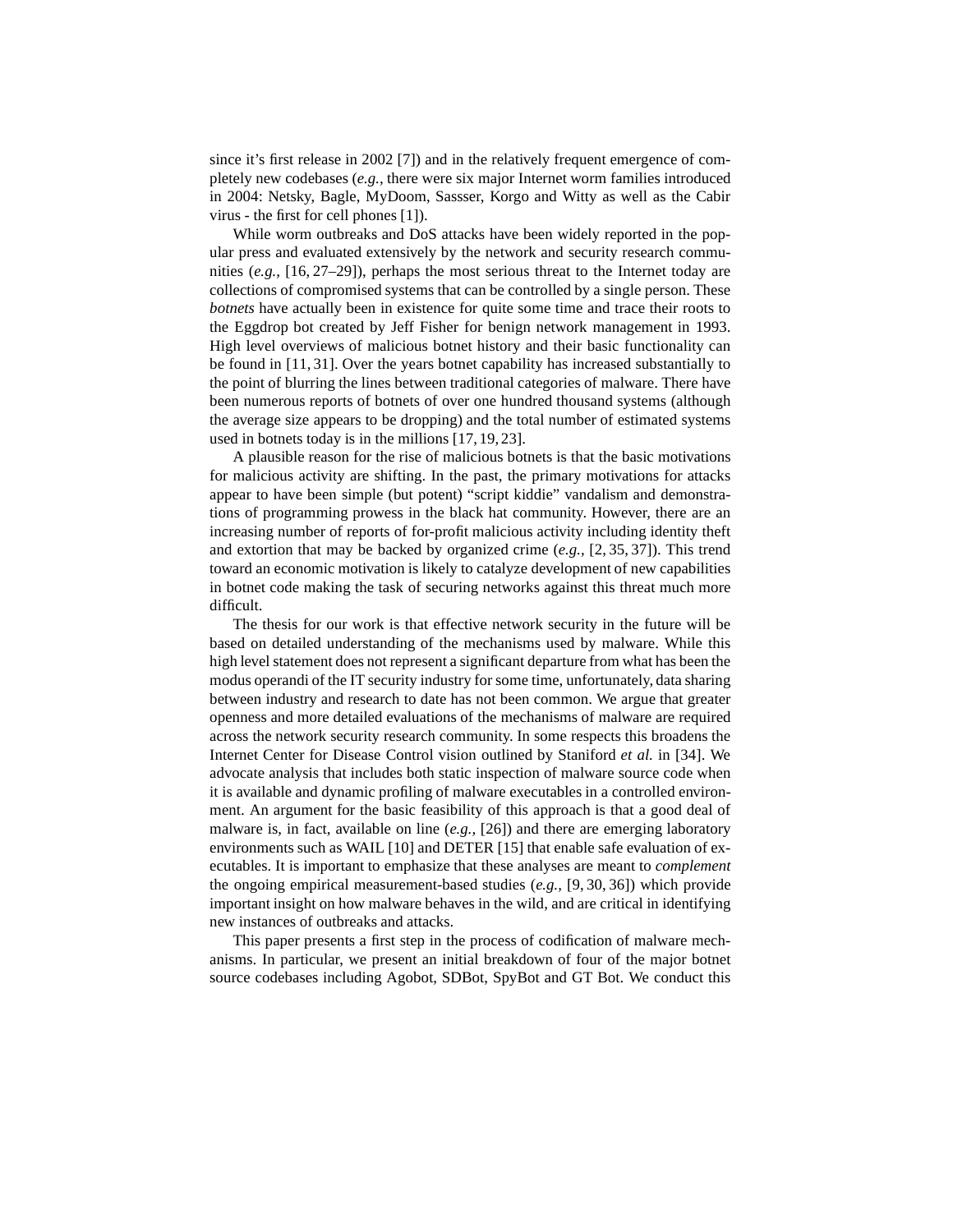analysis by creating a taxonomy of seven key mechanisms and then describe the associated capabilities for specific instances of each bot family. Our taxonomy emphasizes botnet architecture, control mechanisms, and methods for propagation and attack. Our objectives are to highlight the richness and diversity of each codebase, to identify commonalities between codebases and to consider how knowledge of these mechanisms can lead to development of more effective defense mechanisms.

A summary of our findings and their implications are as follows:

- **Finding:** The overall architecture and implementation of botnets is complex, and is evolving toward the use of common software engineering techniques such as modularity. **Implication:** The regularization of botnet architecture provides insight on potential extensibility and could help to facilitate systematic evaluation of botnet code in the future.
- **Finding:** The predominant remote control mechanism for botnets remains Internet Relay Chat (IRC) and in general includes a rich set of commands enabling a wide range of use. **Implication:** Monitors of botnet activity on IRC channels and disruption of specific channels on IRC servers should continue to be an effective defensive strategy for the time being.
- **Finding:** The host control mechanisms used for harvesting sensitive information from host systems are ingenious and enable data from passwords to mailing lists to credit card numbers to be gathered. **Implication:** This is one of the most serious results of our study and suggests design objectives for future operating systems and applications that deal with sensitive data.
- **Finding:** There is a wide diversity of exploits for infecting target systems written into botnet codebases including many of those used by worms that target well known Microsoft vulnerabilities. **Implication:** This is yet additional evidence that keeping OS patches up to date is essential and also informs requirements for network intrusion detection and prevention systems.
- **Finding:** All botnets include denial of service (DoS) attack capability. **Implication:** The specific DoS mechanisms in botnets can inform designs for future DoS defense architectures.
- **Finding:** Shell encoding and packing mechanisms that can enable attacks to circumvent defensive systems are common. However, Agobot is the only botnet codebase that includes support for (limited) polymorphism. **Implication:** A significant focus on methods for detecting polymorphic attacks may not be warranted at this time but encodings will continue to present a challenge for defensive systems.
- **Finding:** All botnets include a variety of sophisticated mechanisms for avoiding detection (*e.g.,* by anti-virus software) once installed on a host system. **Implication:** Development of methods for detecting and disinfecting compromised systems will need to keep pace.
- **Finding:** There are at present only a limited set of propagation mechanisms available in botnets with Agobot showing the widest variety. Simple horizontal and vertical scanning are the most common mechanism. **Implication:** The specific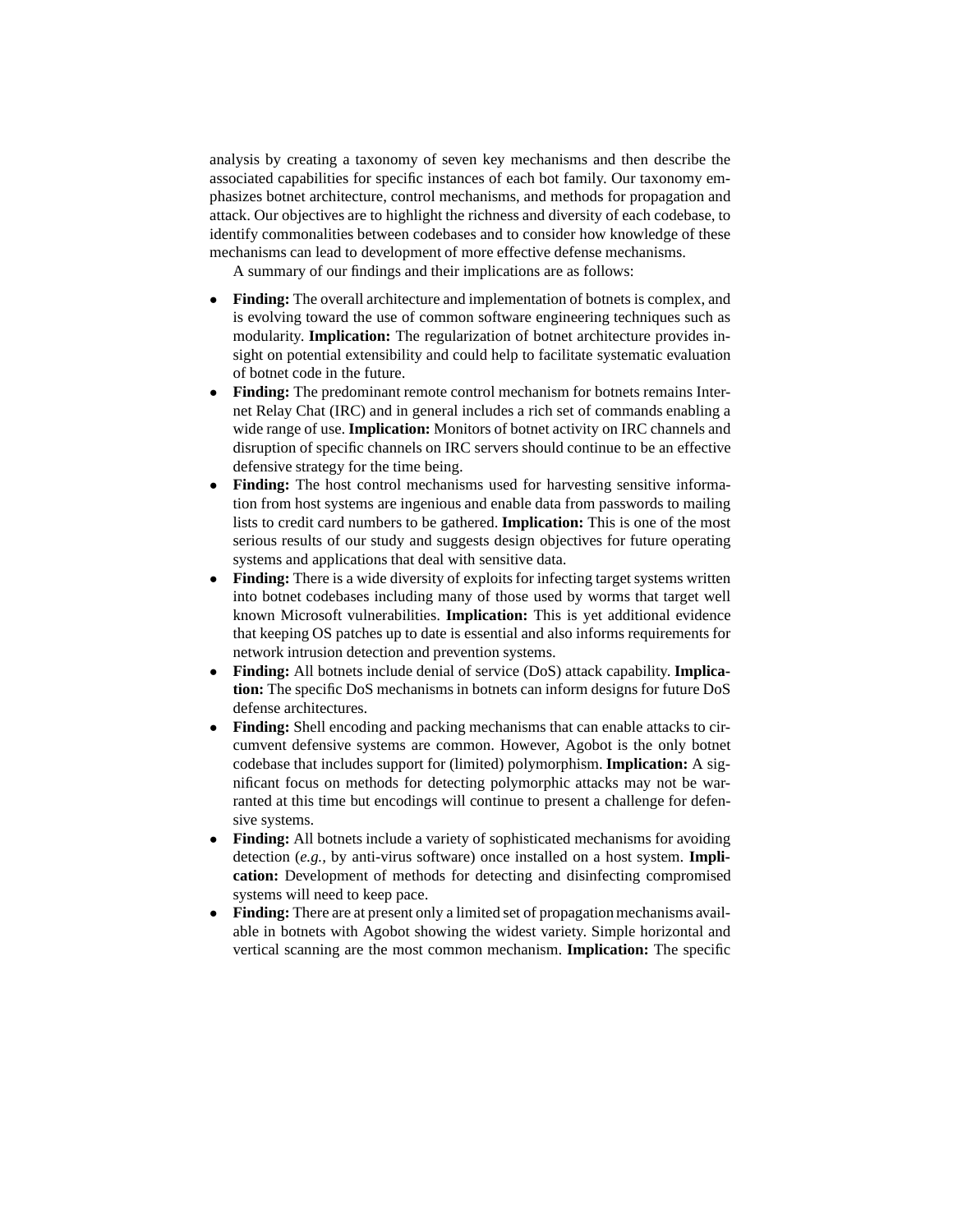propagation methods used in these botnets can form the basis for modeling and simulating botnet propagation in research studies.

The remainder of this paper is structured as follows. While there have been relatively few studies of botnets in the research literature to date, we discuss other related work in Section 1.2. In Section 1.3 we present our taxonomy of botnet code and the results of evaluating four instances of botnet source code. In Section 1.4 we summarize our work and comment on our next steps.

### **1.2 Related Work**

Empirical studies have been one of the most important sources of information on malicious activity for some time. Moore *et al.* characterized the Code Red I/II worm outbreaks in [29] and the Sapphire/Slammer worm outbreak [27] providing key details on propagation methods and infection rates. Recently, Kumar *et al.* show how a broad range of details of the Witty worm outbreak can be inferred using information about that malware's random number generator [24]. In [40], firewall and intrusion detection system logs collected from sites distributed throughout the Internet are used to characterize global attack activity. Several recent studies have demonstrated the utility of unused address space monitors (honeynets) [21] that include active response capability as a means for gathering details on network attacks [9, 30, 39]. Honeynet measurement studies have also provided valuable information on botnet activity [18, 39]. Cooke *et al.* discuss the potential of correlating data from multiple sources as a means for detecting the botnet command and control traffic in [12]. Finally, the virtual honeyfarm capabilities described in [38] could prove to be very useful for botnet tracking in the future.

As we advocated in the prior section, another way to study malware is to gather and then decompose instances of both source code (many instances of malware source code can be found by searching the Web and Usenet news groups) and executable code (executables can be gathered by enhancing honeynet environments). There are standard tools available for reverse engineering executables including disassemblers, debuggers and system monitors such as [4–6]. Despite the capabilities of these tools, the complexity and deception techniques of certain instances of malware executables often complicate this analysis [3]. Likewise, there are many tools available for static analysis of source code such as [13, 14]. While these tools are often focused on the problems of identifying run time errors and security vulnerabilities, the general information they provide such as parse trees, symbol tables and call graphs could be valuable in our malware analysis. While we present a simple taxonomy of malware mechanisms in this paper, we look forward to using both static and dynamic analysis tools for in depth study in the future.

# **1.3 Evaluation**

Our process of codification of malware begins with a comparison of four botnet families: Agobot, SDBot, SpyBot and GT Bot. These were selected based on the age of their first known instances, the diversity in their design and capabilities, and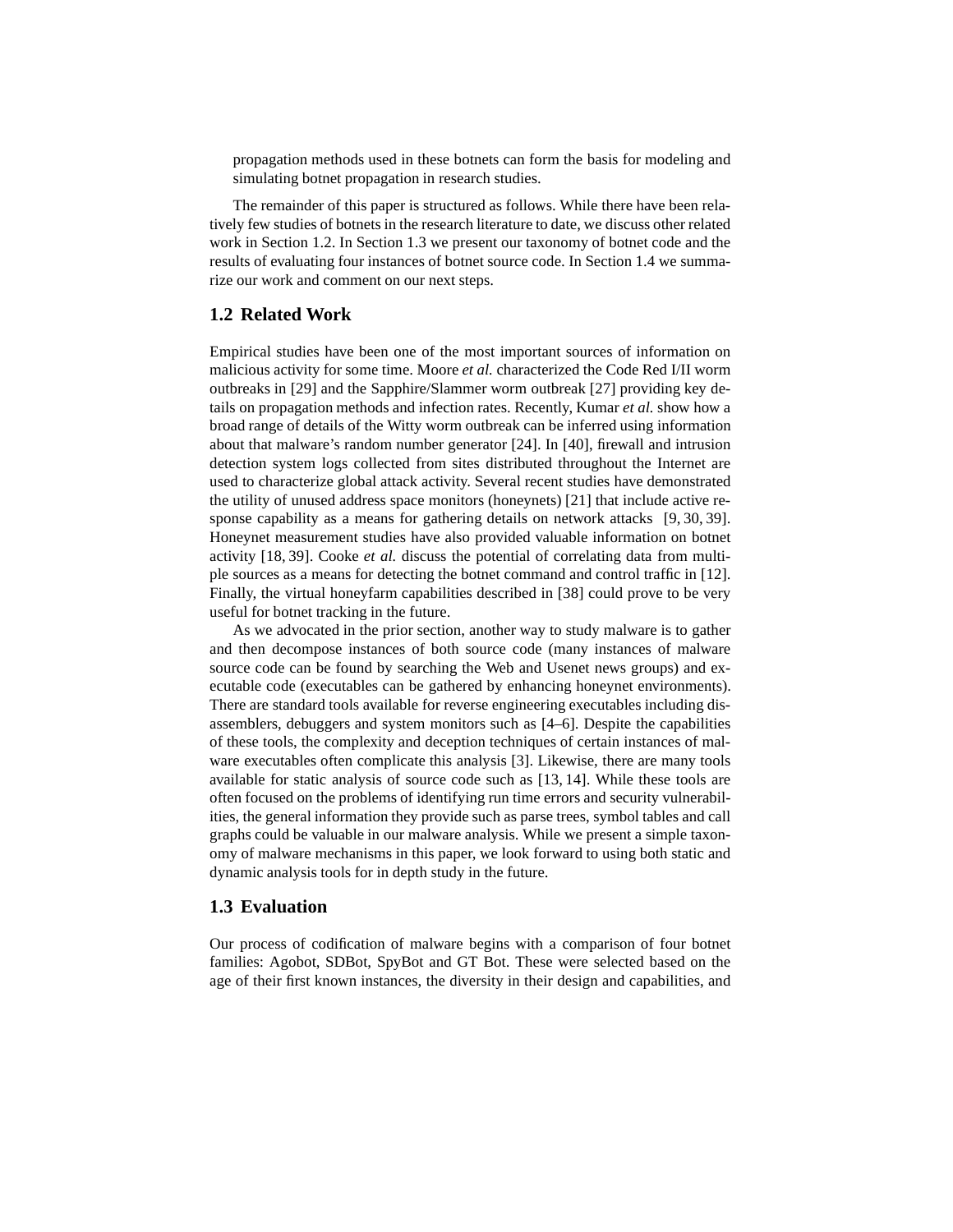reports in the popular press, commercial and research communities identifying these as the most commonly used bot families. While each of these families have many versions and variants, for this study we evaluate one version of source code from each: Agotbot (4.0 pre-release), SDBot (05b) and SpyBot (1.4). GT Bot variants are commonly listed with extensions after the word "Bot" *e.g.,* "GT Bot Foo" – we evaluated the "GT Bot with DCOM" version of this code.

The attributes we consider in our analysis include:  $(i)$  architecture,  $(ii)$  botnet control mechanisms,  $(iii)$  host control mechanisms,  $(iv)$  propagation mechanisms,  $(v)$  target exploits and attack mechanisms,  $(vi)$  malware delivery mechanisms,  $(v)$ obfuscation methods, and (vii) deception strategies. This taxonomy was developed based on our goal of improving both host and network-based defensive systems by exploiting knowledge of basic features of botnet systems.

#### **1.3.1 Architecture**

Architecture refers to the design and implementation characteristics of bot code. Architecture is readily analyzed from source code and includes assessment of the overall organization, data design, interface design and component design of the system. An important additional objective in this analysis is to assess the potential long term viability of each bot family by considering how each codebase might be extended to include new functionality.

- **Agobot:** The earliest references to Agobot that we could find were in the October, 2002 time frame [32]. There are now many hundreds of variants of this code which is also commonly referred to as Phatbot. It is arguably the most sophisticated and best-written source code among the four families we evaluated. A typical source bundle is around 20,000 lines of C/C++. The bot consists of several high level components including, (i) an IRC-based command and control mechanism,  $(ii)$  a large collection of target exploits,  $(iii)$  the ability to launch different kinds of DoS attacks, (iv) modules that support shell encodings and limited polymorphic obfuscations,  $(v)$  the ability to harvest the local host for Paypal passwords, AOL keys and other sensitive information either through traffic sniffing, key logging or searching registry entries, (vi) mechanisms to defend and fortify compromised systems either through closing back doors, patching vulnerabilities or disabling access to anti-virus sites, and  $(vii)$  mechanisms to frustrate disassembly by well known tools such as SoftIce, Ollydbg and others. Agobot has a monolithic architecture, demonstrates creativity in design, and adheres to structured design and software engineering principles through its modularity, standard data structures and code documentation.
- **SDBot:** The earliest references to SDBot that we could find were in the October, 2002 time frame [33]. There are now hundreds of variants of this code that provide a wide range of capabilities. In contrast with Agobot, SDBot is a fairly simple, more compact instance of bot code written in slightly over 2,000 lines of C. The main source tree does not include any overtly malicious code modules such as target exploits or DoS capabilities, and is published under GPL. SDBot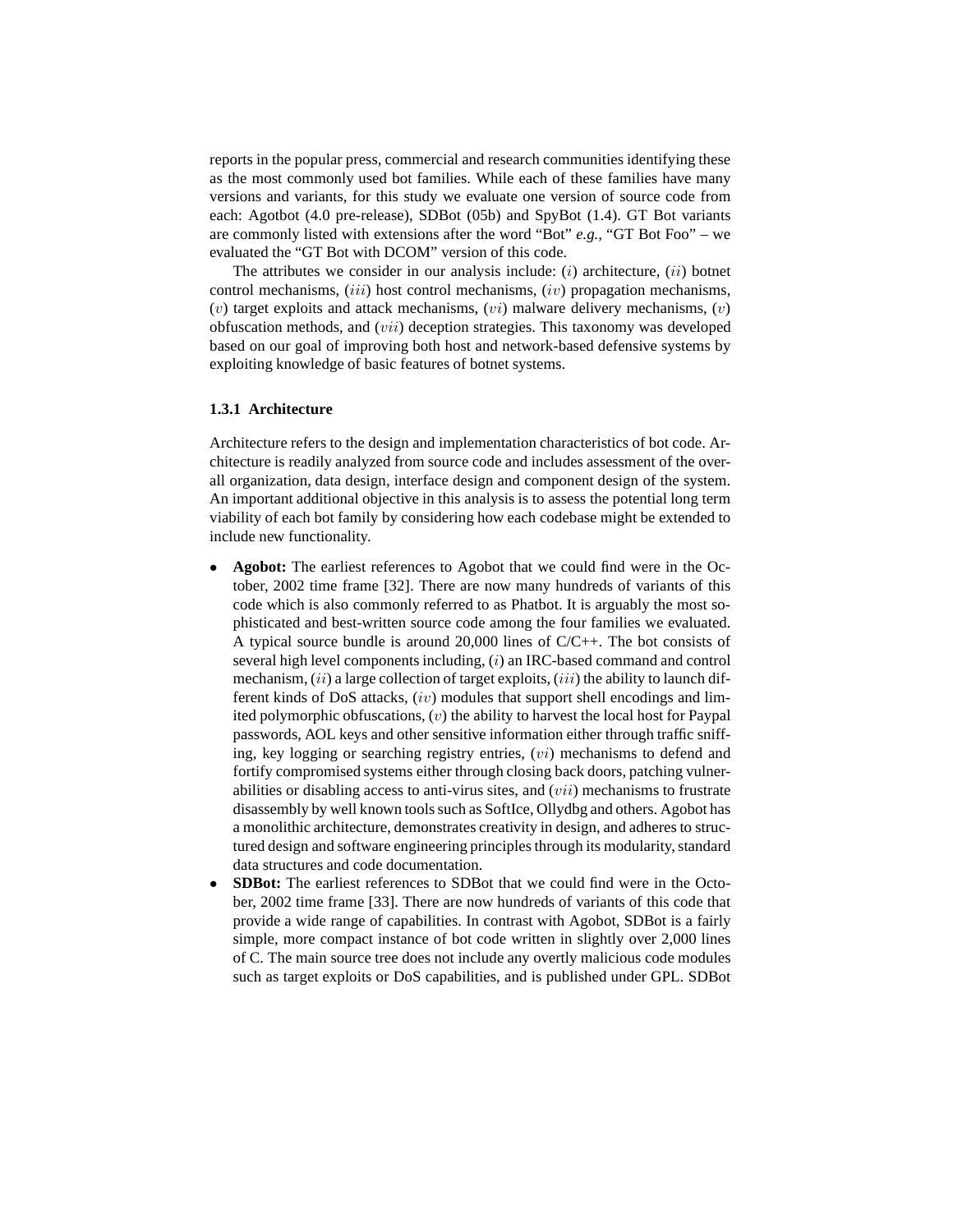primarily provides a utilitarian IRC-based command and control system. However, the code is obviously easy to extend, and a large number of patches are readily available that provide more sophisticated malicious capabilities such as scanning, DoS attacks, sniffers, information harvesting routines and encryption routines. This organization facilitates generation of custom botnets with specialized capabilities that suit a specific botmaster. We speculate that an important motivation for this patch-style dissemination strategy is diffusion of accountability. We easily found around 80 patches for SDBot  $<sup>1</sup>$  on the Web, not all of which</sup> were malicious.

- **SpyBot:** The earliest references to SpyBot that we could find were in the April, 2003 time frame [25]. Like Agobot and SDBot there are now hundreds of variants of SpyBot. The codebase is relatively compact, written in under 3,000 lines of C. Much of SpyBot's command and control engine appears to be shared with SDBot, and it is likely, in fact, that it evolved from SDBot. However, unlike SDBot, there is no explicit attempt to diffuse accountability or to hide the malicious intent of this codebase. The version of SpyBot that we evaluated includes NetBIOS/Kuang/Netdevil/KaZaa exploits, scanning capability, and modules for launching flooding attacks. Overall, the codebase for Spybot is efficient, but does not exhibit the modularity or breadth of capabilities of Agobot.
- **GT Bot:** The earliest references to GT Bot that we could find were in the April, 1998 time frame [8]. At present there are well over a hundred variants of GT (Global Threat) Bot which is also referred to as Aristotles. GT Bot's design is quite simple, providing a limited set of functions based on the scripting capabilities of mIRC which is a widely used shareware IRC client for Windows. mIRC provides functionality for writing event handlers that responds to commands received by remote nodes. GT Bot also includes the HideWindow program which keeps the bot hidden on the local system. While this bot has proved easy to modify, there is nothing that suggests it was designed with extensibility in mind. GT Bot capabilities including port scanning, DoS attacks, and exploits for RPC and NetBIOS services. GT Bot scripts are commonly stored in a file called *mirc.ini* on compromised local hosts. However GT Bot is often packaged with its own version of the *mIRC.exe* that has been hex-edited to include other configuration files. Other useful pieces of software that are often packaged with GT Bot include BNC (pronounced "bounce") which is a proxy system that allows users to bounce through shells to a IRC server providing anonymity and DoS protection, and *psexec.exe* (SysInternals) which is a utility that facilitates remote process execution. Based on the limited capabilities in GT Bot, it appears that different versions have been generated for specific malicious intent, instead of general enhancement of the code to provide a broad set of capabilities. As the name suggests, the "with DCOM" version of GT Bot that we evaluated includes DCOM exploit capabilities.

These are not UNIX-style patches, rather they are simply well-commented source code fragments that can be copied and inserted before recompilation.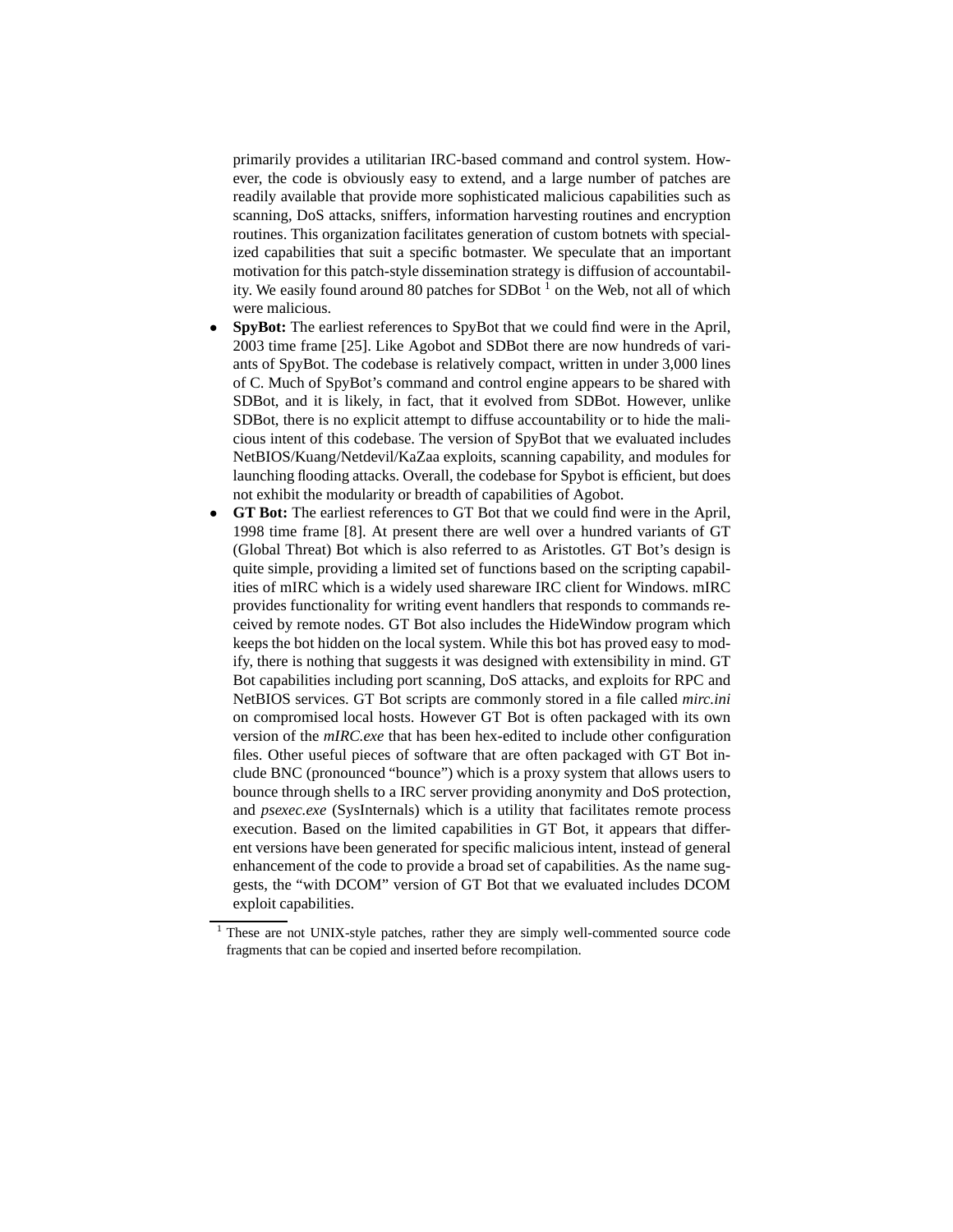*Implications:* While bot codebases vary in size, structure, complexity, and implementation approach, there appears to be a convergence in the set of functions that are available (this will be further highlighted in subsequent sections of this report). This suggests the possibility that defensive systems may be eventually be effective across bot families. Further, as demonstrated by the fact that there are so many variants in each codebase, all of the bot families are at least somewhat extensible. However, we project that over the next several years, due to economic motivations, capabilities and open availability, the Agobot codebase is likely to become dominant. It's modular design makes it easy to extend, and we anticipate future enhancements such as improved command and control systems (*e.g..,* peer-to-peer) and additional target exploits. While an open-source-like approach to Agobot's development is somewhat daunting, it's open availability means that it can be examined for elements which can be exploited by defensive systems.

#### **1.3.2 Botnet Control Mechanisms**

Botnet control refers to the command language and control protocols used to operate botnets remotely after target systems have been compromised. The command and control mechanisms for the bots that we evaluated are all based on IRC. Thus, an understanding of that system (*e.g.,*see IETF RFC #1459 which defines IRC) will help to make sense out of the botnet commands detailed in this section. In general, there is a broad range of commands that are available. These include directing botnets to deny service, send spam, phish, forward sensitive information about hosts, and look for new systems to add to the botnet.

The most important reason for understanding the details of the communication mechanisms is that their disruption can render a botnet useless. For example, by sniffing for specific commands in IRC traffic, network operators can identify compromised systems, and IRC server operators can shutdown channels that are used by botnets (this is commonly done today). Additionally, knowledge of these mechanisms can be used in development of large botnet monitors (*e.g.,* via active honeynet systems), and it also facilitates the process of detecting new variants. While control mechanisms occasionally change between versions, there is strong commonality within each family we analyzed. This bodes well for continued focus on these mechanisms when designing network defenses against botnets.

• **Agobot:** The command and control system implemented in Agobot is a derivative of IRC. The protocol used by compromised systems to establish connections to control channels is standard IRC. The command language consists of both standard IRC commands and specific commands developed for this bot. Details of the command language are summarized in Table 1.1. The bot command set includes directives that request the bot to perform a specific function *e.g.,* **bot.open** which opens a specific file on the host. The control variables are used in conjunction with the **cvar.set** command to turn on/off features or otherwise manipulate fields that affect modes of operation *e.g.* **ddos max threads** which directs the bot to SYN flood a specified host using a maximum number of threads.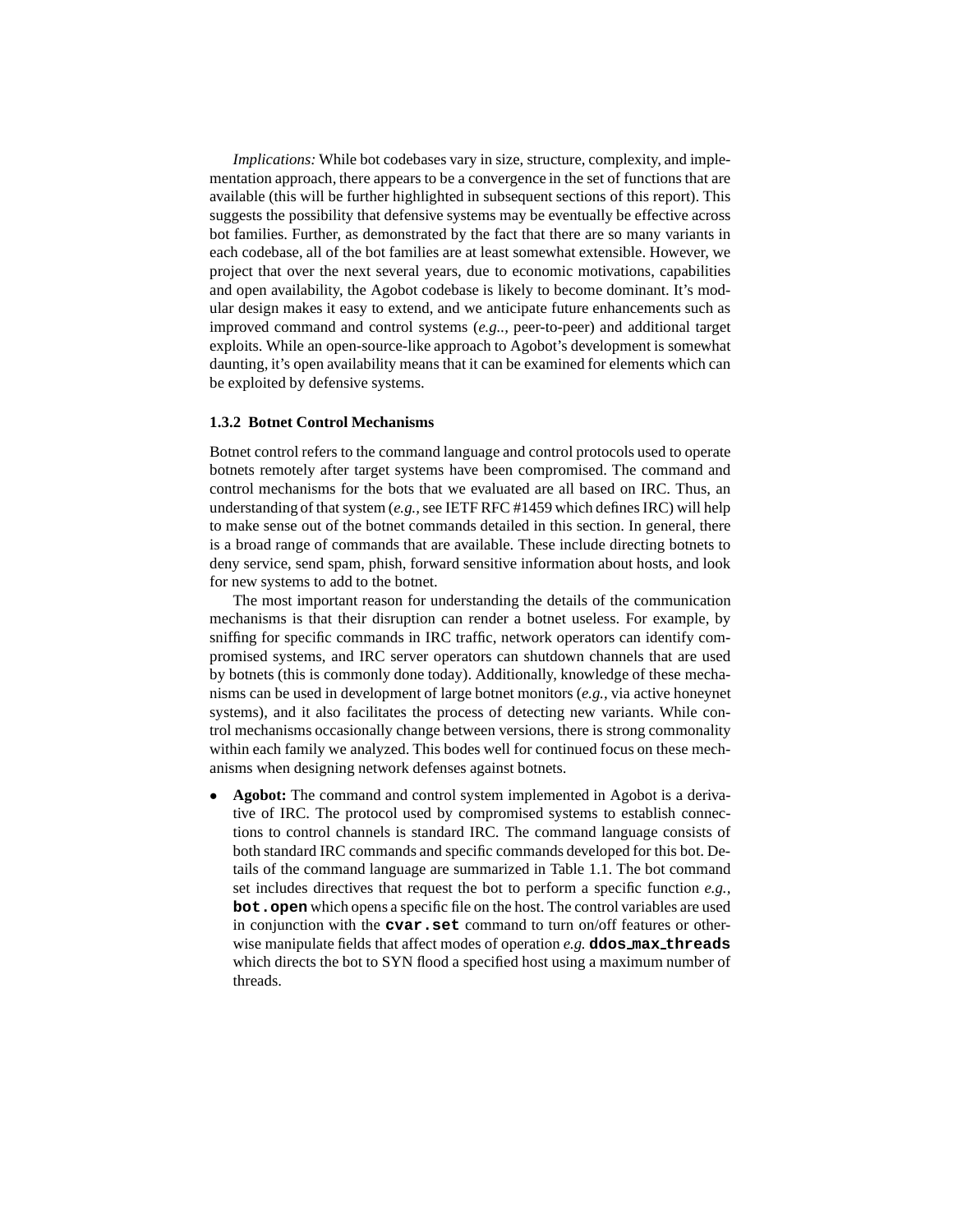Table 1.1. Partial listing of the Agobot command and control language. The "variables" are passed as parameters to the **cvar.set** set command.

| <b>Variable</b>                    | <b>Description</b>                                                    |
|------------------------------------|-----------------------------------------------------------------------|
| bot ftrans port                    | Set bot - file transfer port                                          |
| bot ftrans port ftp                | Set bot - file transfer port for FTP                                  |
| si chanpass                        | IRC server information - channel password                             |
| si mainchan                        | IRC server information - main channel                                 |
| si nickprefix                      | IRC server information - nickname prefix                              |
| si_port                            | IRC server information - server port                                  |
| si_server                          | IRC server information - server address                               |
| si servpass                        | IRC server information - server password                              |
| si usessl                          | IRC server information - use SSL?                                     |
| si nick                            | IRC server information - nickname                                     |
| bot version                        | Bot - version                                                         |
| bot filename                       | Bot - runtime filename                                                |
| bot id                             | Bot - current ID                                                      |
| bot prefix                         | Bot - command prefix                                                  |
| bot_timeo                          | Bot - timeout for receiving (in milliseconds)                         |
| bot seclogin                       | Bot - enable login only by channel messages                           |
| bot compnick                       | Bot - use the computer name as a nickname                             |
| bot_randnick                       | Bot - random nicknames of letters and numbers                         |
| bot_meltserver                     | Bot - melt the original server file                                   |
| bot topiccmd                       | Bot - execute topic commands                                          |
| do_speedtest                       | Bot - do speed test on startup                                        |
| do avkill                          | Bot - enable anti-virus kill                                          |
| do_stealth                         | Bot - enable stealth operation                                        |
| as valname                         | Autostart - value name                                                |
| as enabled                         | Autostart - enabled                                                   |
| as service                         | Autostart - start as service                                          |
| as service name<br>scan maxthreads | Autostart - short service name<br>Scanner - maximum number of threads |
| scan maxsockets                    | Scanner - Maximum number of sockets                                   |
| ddos_maxthreads                    | DDoS - maximum number of threads                                      |
| redir_maxthreads                   | Redirect - maximum number of threads                                  |
| identd_enabled                     | IdentD - enable the server                                            |
| cdkey_windows                      | Return windows product keys on cdkey.get                              |
| scaninfo chan                      | Scanner - output channel                                              |
| scaninfo level                     | Info level $1$ (less) - (3) more                                      |
| spam aol channel                   | AOL spam - channel name                                               |
| spam aol enabled                   | AOL spam - enabled ?                                                  |
| sniffer enabled                    | Sniffer - enabled ?                                                   |
| sniffer channel                    | Sniffer - output channel                                              |
| vuln_channel                       | Vulnerability daemon sniffer channel                                  |
| inst_polymorph                     | Installer - polymorphoic on install ?                                 |
|                                    |                                                                       |
| Command                            | Description                                                           |
| bot.about                          | Displays information $(e.g., version)$ about the bot code             |
| bot.die                            | Terminates the bot                                                    |
| bot.dns                            | Resolves IP/hostname via DNS                                          |
| bot.execute                        | Makes the bot execute a specific .exe                                 |
| bot.id                             | Displays the ID of the current bot code                               |
| bot.nick                           | Changes the nickname of the bot                                       |
| bot.open                           | Opens a specified file                                                |
| bot.remove                         | Removes the bot from the host                                         |
| bot.removeallbut                   | Removes the bot if ID does not match                                  |
| bot.rndnick                        | Makes the bot generate a new random nickname                          |
| bot.status<br>bot.sysinfo          | Echo bot status information<br>Echo the bot's system information      |
| bot.longuptime                     | If uptime $> 7$ days then bot will respond                            |
| bot.highspeed                      | If speed $> 5000$ then bot will respond                               |
| bot.quit                           | Quits the bot                                                         |
| bot.flushdns                       | Flushes the bot's DNS cache                                           |
| bot.secure                         | Delete specified shares and disable DCOM                              |
| bot.unsecure                       | Enable specified shares and enables DCOM                              |
| bot.command                        | Executes a specified command with system()                            |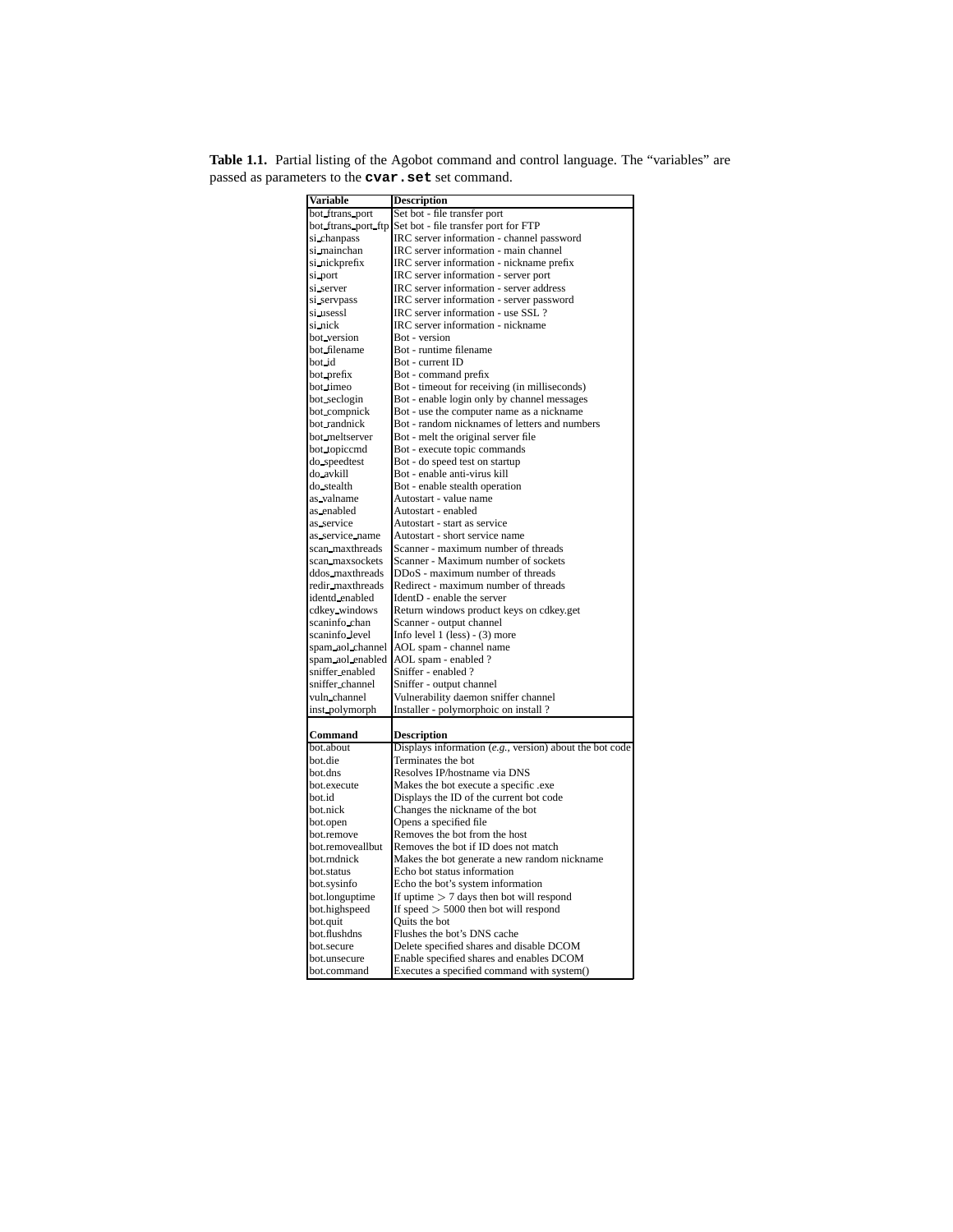

**Fig. 1.1.** Typical interaction between an SDBot and IRC server.

- **SDBot:** The command language implemented in SDBot is essentially a lightweight version of IRC. Figure 1.1 illustrates the state transition sequence of a compromised host interacting with an IRC server. The bot begins by establishing a connection to the IRC server through the following steps:  $(i)$  send NICK (name) and USER (name) to login to the server,  $(ii)$  if a PING is received, respond with a PONG, *(iii)* when connected to the server *(i.e.,* return code 001 or 005), send a JOIN message followed by a USERHOST request to obtain the hostname,  $(iv)$ wait for a 302 response that indicates a connection is established, (v) listen and react to commands sent by the master which can include the following:
	- 1. KICK: the bot rejoins the channel if it is kicked off. Otherwise the bot resets the master if the master is kicked.
	- 2. NICK: if master's nickname is replaced, then it is updated on the bot.
	- 3. PART (or QUIT): resets the master if the master parts or quits.
	- 4. 353: return code that indicates that the bot has successfully joined the IRC channel.

The bot then expects all other commands will be sent as part of the PRIVMSG, NOTICE or TOPIC IRC messages. The commands available in SDBot are listed in Table 1.2. Additional features supported by SDBot but absent from Agobot include IRC cloning and spying. Cloning is when a bot connects to an IRC channel multiple times. This can be used to deny service on a particular IRC server. Spying is simply the act of logging activity on a specified IRC channel.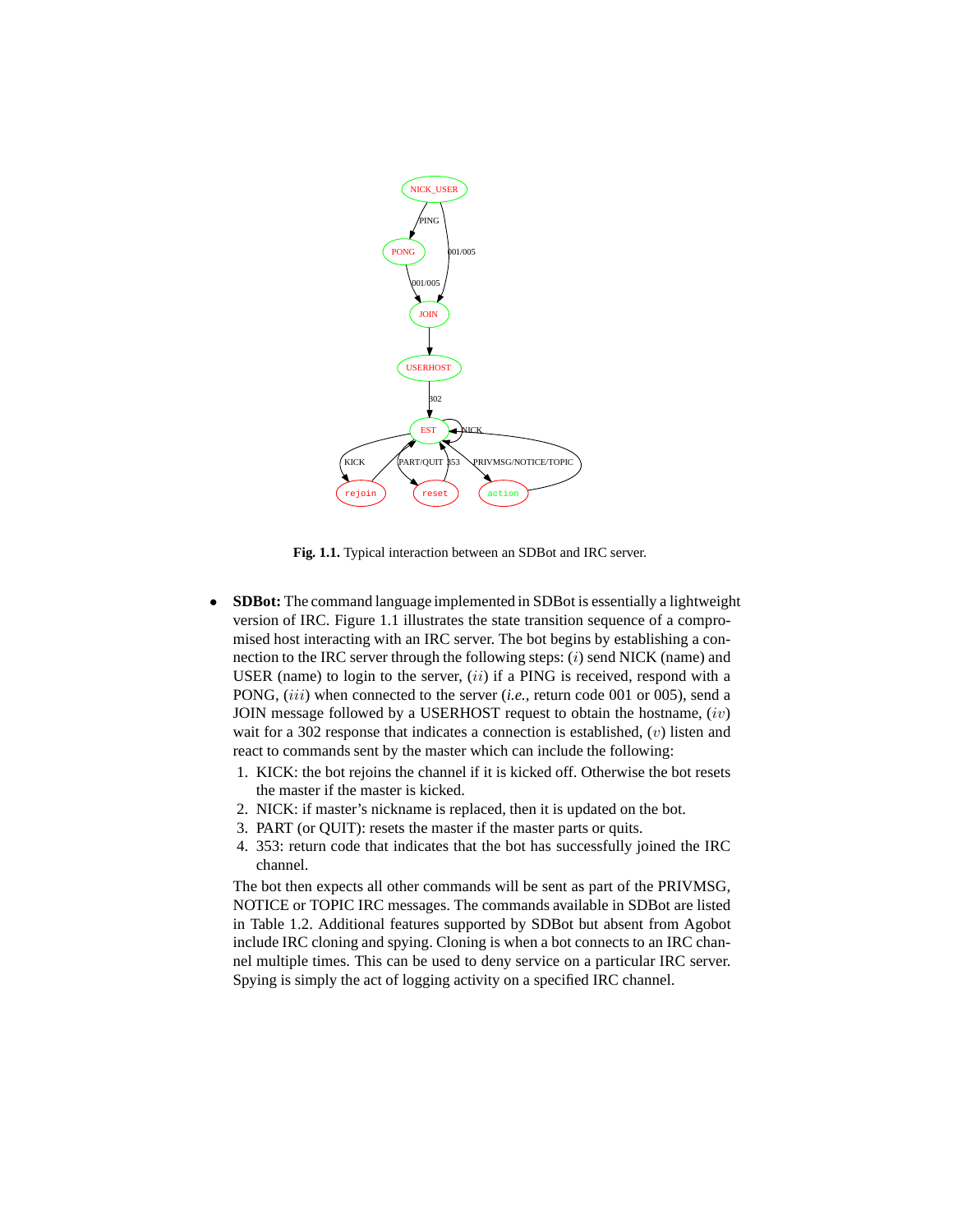| Command                                                                                        | <b>Description</b>                                              |
|------------------------------------------------------------------------------------------------|-----------------------------------------------------------------|
| about                                                                                          | Displays information about the bot code                         |
| action <channel user="">, <text></text></channel>                                              | Perform specified action on the channel                         |
| addalias < alias, command >                                                                    | Add an alias                                                    |
| aliases                                                                                        | Return a current list of aliases                                |
| cycle < N > < channel >                                                                        | Leave channel and return after N seconds                        |
| die                                                                                            | Kill all threads, close IRC connection and stop running         |
| disconnect                                                                                     | Disconnect from channel and reconnect in 30 minutes             |
| id                                                                                             | Return the bot ID                                               |
| $\left  \text{join} \right  < \text{clamp}$                                                    | Join specified channel with specified key                       |
| log                                                                                            | Return a log of connections, logins and time stamps             |
| $nick$ < newnick >                                                                             | Changes bot's nickname                                          |
| part                                                                                           | Part the specified channel                                      |
| prefix                                                                                         | Temporary change to bot's IP prefix                             |
| quit                                                                                           | Quit the channel, kill threads and close the bot                |
| $raw < \text{text}$                                                                            | Send the following text to server                               |
| reconnect                                                                                      | Disconnect and reconnect to receive new nickname and ID         |
| repeat <numtimes> <command/></numtimes>                                                        | Act as if command was received numtimes                         |
| mdnick                                                                                         | Change to random nickname                                       |
| $server <$ servername $>$                                                                      | Temporarily changes bot's IRC server                            |
| status                                                                                         | Echo with version number and bot's uptime                       |
| <b>Clones and Spies</b>                                                                        |                                                                 |
| clone <server><port><channel></channel></port></server>                                        | Create clone on specified channel                               |
| $c$ -rndnick $<$ threadnum $>$                                                                 | Causes clone to change to random nickname                       |
| $c$ _raw <threadnum> <text></text></threadnum>                                                 | Causes clone to send text to server                             |
| c quit $\langle$ threadnum $\rangle$                                                           | Causes the clone/spy to quit the IRC server                     |
| c_nick $\langle$ threadnum $>$ $\langle$ nick $>$                                              | Causes the clone/spy to change its nickname                     |
| c privmsg $\langle$ threadnum $\rangle$ $\langle$ user $\rangle$ $\langle$ text $\rangle$      | Causes clone/spy to send message channel with text              |
| c_part <threadnum> <channel></channel></threadnum>                                             | Causes clone/spy to part channel                                |
| c_mode <threadnum> <channel> <mode> <user></user></mode></channel></threadnum>                 | Causes clone to set a channel or user mode                      |
| c_join <threadnum> <channel></channel></threadnum>                                             | Causes clone/spy to join channel                                |
| $c$ -action $\langle$ threadnum $\rangle$ $\langle$ channel $\rangle$ $\langle$ text $\rangle$ | Causes clone/spy to perform an action to the specified channel. |
| $spy \leq$ nick $>$ $\leq$ server $>$ $\leq$ port $>$ $\leq$ channel $>$                       | Creates spy with specified nickname on server, port, channel    |

**Table 1.2.** Partial listing of the SDBot command language. These commands are passed to bots via the PRIVMSG, NOTICE or TOPIC IRC commands.

- **SpyBot:** The command language implemented in SpyBot is quite simple and essentially represents a subset of the SDBot command language. The commands available in SpyBot are listed in Table 1.3. The IRC connection set up protocol for SpyBot is the same as SDBot, and the mechanisms to pass and execute commands on bots are also identical.
- **GT Bot:** Like the other families, GT Bot uses IRC as its control infrastructure. The command language implemented in GT Bot is the simplest of all of those that we evaluated, but it varies quite a bit across versions within this family. This is likely due to the architecture of GT Bot which facilitates creation of versions with specific intent instead of developing a broad range of capabilities within a single line of the codebase. We provide a list of the commands supported by the GTBot-with-dcom source code used in our analysis in Table 1.4.

*Implications:* Understanding command and control systems has direct and immediate implications for creation of methods and systems to disrupt botnets. The continued reliance on IRC as the foundation for botnet command and control means that IRC server operators can play a central role in blocking botnet traffic (anecdotally, they already do). However, monitoring and shutting down botnet channels by hand is arduous, and automated mechanisms for identifying botnet traffic are re-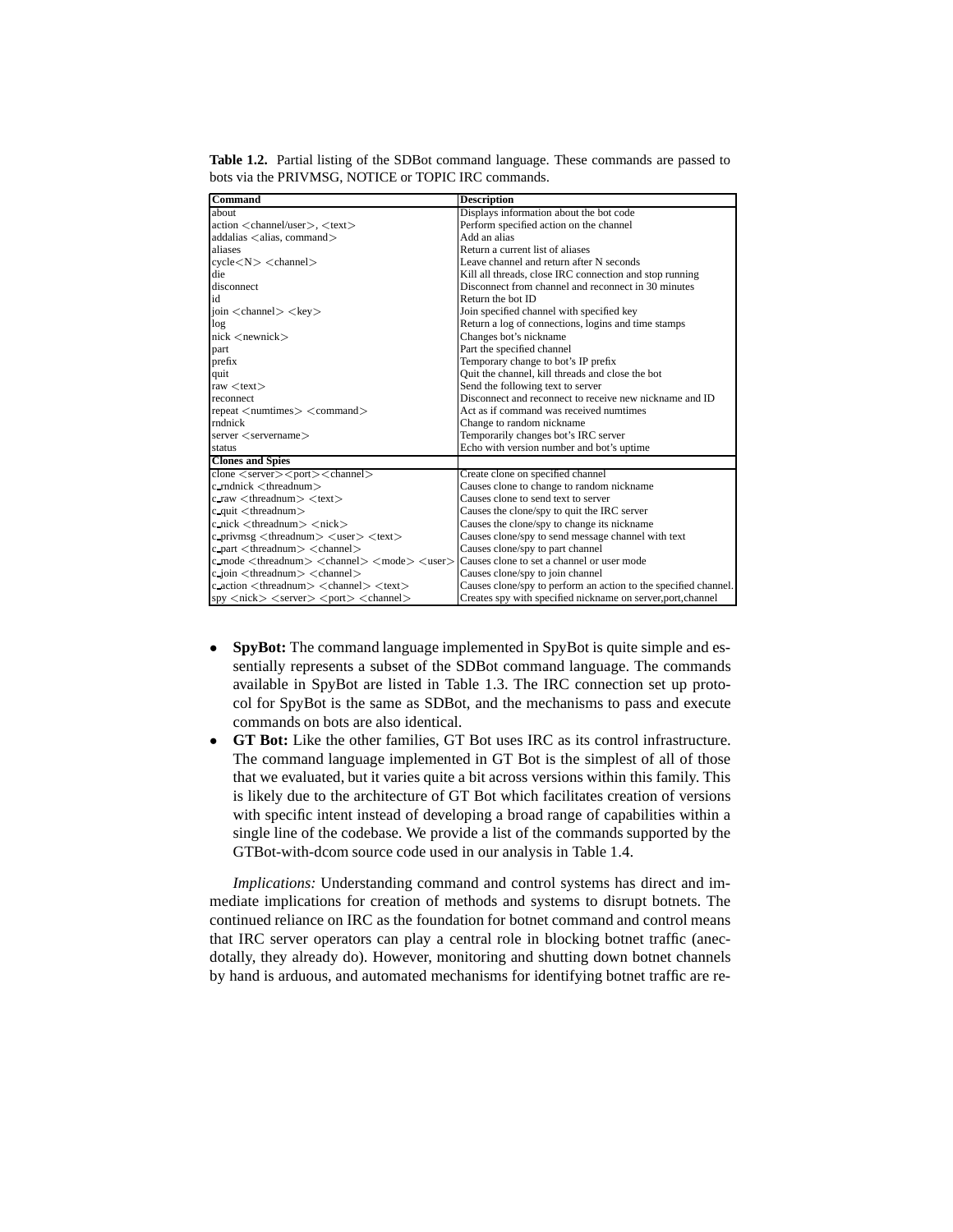**Table 1.3.** Partial listing of the SpyBot command language. These commands are passed to bots via the PRIVMSG, NOTICE or TOPIC IRC commands.

| <b>Command</b>                                                                                     | <b>Description</b>                                           |
|----------------------------------------------------------------------------------------------------|--------------------------------------------------------------|
| $login <$ password $>$                                                                             | Login to the bot                                             |
| info                                                                                               | Provides information about host system                       |
| passwords                                                                                          | Lists the RAS passwords in MS Windows 9x versions            |
| $disconnect <$ secs $>$                                                                            | Disconnect bot for t seconds (default is 30 minutes)         |
| reconnect                                                                                          | Disconnect and then reconnect                                |
| server $\lt$ new server addr $>$                                                                   | Temporarily changes the bot's IRC server                     |
| quit                                                                                               | Quit the channel, kill threads and close bot                 |
| uninstall                                                                                          | Uninstalls the bot                                           |
| redirect $\langle$ in port $\rangle$ $\langle$ host $\rangle$ $\langle$ out port $\rangle$         | Redirect traffic from host to output port                    |
| raw $<$ command $>$                                                                                | Echo command to server                                       |
| $download < trl < filename$                                                                        | Copy contents of url to filename                             |
| $list <$ path+filter $>$                                                                           | List c: $\setminus *$ .                                      |
| spy                                                                                                | Redirects all traffic from the IRC server to the DCC chat    |
| stopspy                                                                                            | Stops the spy                                                |
| redirectspy                                                                                        | Redirects all traffic from the port redirect to the DCC chat |
| stopredirectspy                                                                                    | Stops redirect spy                                           |
| loadclones <server> <port> <numclones> Load numclones clones on server</numclones></port></server> |                                                              |
| killclones                                                                                         | Kills all the clones                                         |
| rawclones $\leq$ command $>$                                                                       | Execute raw command on all clones                            |

**Table 1.4.** Partial listing of the GT Bot command language. These commands are passed to bots via the PRIVMSG, NOTICE or TOPIC IRC commands.

| <b>Command</b>                                             | <b>Description</b>                                    |
|------------------------------------------------------------|-------------------------------------------------------|
| !ver                                                       | Returns the version of the botnet                     |
| !info                                                      | Returns local host information e.g., OS, uptime, etc. |
| $!scan  port>$                                             | Scan specified address prefix on specified port       |
| !portscan $\langle IP \rangle$ < sport > $\langle$ eport > | Scan specified address across specified ports         |
| !stopscan                                                  | Stops all scans                                       |
| $!packet < IP>$ $\leq$ number $>$                          | Start denial of service attack (ping.exe) of IP       |
| !bnc                                                       | Execute commands specific to the bounce proxy system  |
| $!$ clone. $*$                                             | Directs all IRC clone behavior (attacks, etc.)        |
| $ $ update $\langle$ url $\rangle$                         | Update version of bot code from a specified Web page  |
|                                                            | Executes command on local host                        |

quired. The botnet command languages outlined in this section can be used in the development of such systems and we project this will be a fruitful short term focus area. However, we anticipate that future botnet development will include the use of encrypted communication, eventually a movement away from IRC and adopt peerto-peer style communication (some versions of Phatbot are already reported to have rudimentary P2P capability). While this will certainly make defending against botnets more difficult, botnet traffic may still be able to be identified via statistical finger printing methods.

#### **1.3.3 Host Control Mechanisms**

Host control refers to the mechanisms used by the bot to manipulate a victim host once it has been compromised. The general intent of host control is to fortify the local system against other malicious attacks, to disable anti-virus software, and to harvest sensitive information.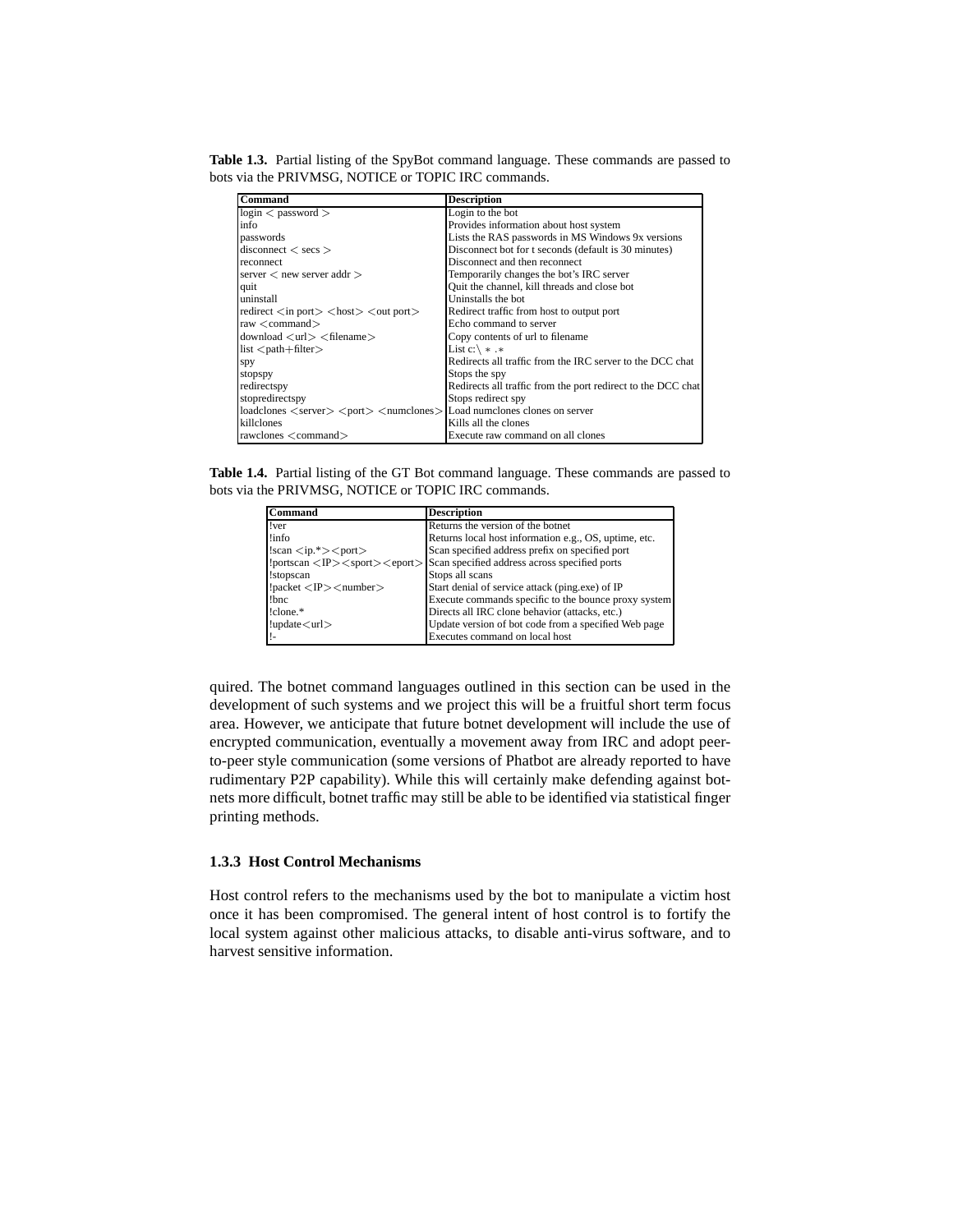• **Agobot:** The set of host control capabilities provided in Agobot is quite comprehensive. These include, (i) commands to secure the system *e.g.,* close NetBIOS shares, RPC-DCOM, etc.  $(ii)$  a broad set of commands to harvest sensitive information (iii) **pctrl** commands to list the processes running on the host and kill specific processes (iv) **inst** commands to add or delete autostart entries. A summary of Agobot host control commands is provided in Table 1.5.

**Command Description** harvest.cdkeys Return a list of CD keys harvest.emails Return a list of emails<br>harvest.emailshttp Return a list of emails Return a list of emails via HTTP harvest.aol Return a list of AOL specific information harvest.registry Return registry information for specific registry path<br>harvest.windowskeys Return Windows registry information Return Windows registry information pctrl.list Return list of all processes<br>pctrl.kill Kill specified process set fi Kill specified process set from service file pctrl.listsvc<br>
Return list of all services that are running<br>
pctrl.killsvc<br>
Delete/stop a specified service pctrl.killsvc<br>
pctrl.killpid<br>
Kill specified process<br>
Kill specified process pctrl.killpid Kill specified process<br>
Add an autostart entry inst.asadd Add an autostart entry<br>
inst.asdel Delete an autostart ent inst.asdel Delete an autostart entry<br>
inst.svcadd Adds a service to SCM inst.svcadd<br> **Adds** a service to SCM<br> **Delete a service from S** Delete a service from SCM

**Table 1.5.** Agobot host control commands.

• **SDBot:** The host control capabilities provided in the base distribution of SDBot are somewhat limited. They include some basic remote execution commands and some capability to gather local information. The lack of host control capabilities in the basic distribution is likely due to SDBot's benign intent as described above. However, these capabilities can be easily enhanced through auxiliary patches and a large number of these are readily available. A summary of SDBot host control commands is provided in Table 1.6.

**Table 1.6.** SDBot host control commands.

| <b>Command</b>                                              | <b>Description</b>                                                                                               |
|-------------------------------------------------------------|------------------------------------------------------------------------------------------------------------------|
| $download < url > < dest > action >$                        | Downloaded specified file and execute if action is 1                                                             |
| $killthread < <$ thread# $>$                                | Kill specified thread                                                                                            |
| update $\langle \text{url}\rangle \langle \text{id}\rangle$ | If bot ID is different than current, download "sdbot executable" and update                                      |
| sysinfo                                                     | List host system information (CPU/RAM/OS and uptime)                                                             |
|                                                             | $execute \langle visibility \rangle \langle file \rangle$ parameters Run a specified program (visibility is 0/1) |
| cdkey/getcdkey                                              | Return keys of popular games e.g., Halflife, Soldier of Fortune etc.                                             |

- **SpyBot:** The host control capabilities included in SpyBot are relatively rich, and similar in most respects to what is provided by Agobot. These include commands for local file manipulation, key logging, process/system manipulation and remote command execution. A summary of the SpyBot host control commands is provided in Table 1.7.
- **GT Bot:** The set of host control commands provided in GT Bot is the most limited of all of the families we evaluated. The base capabilities include only gathering local system information and the ability to run or delete local files.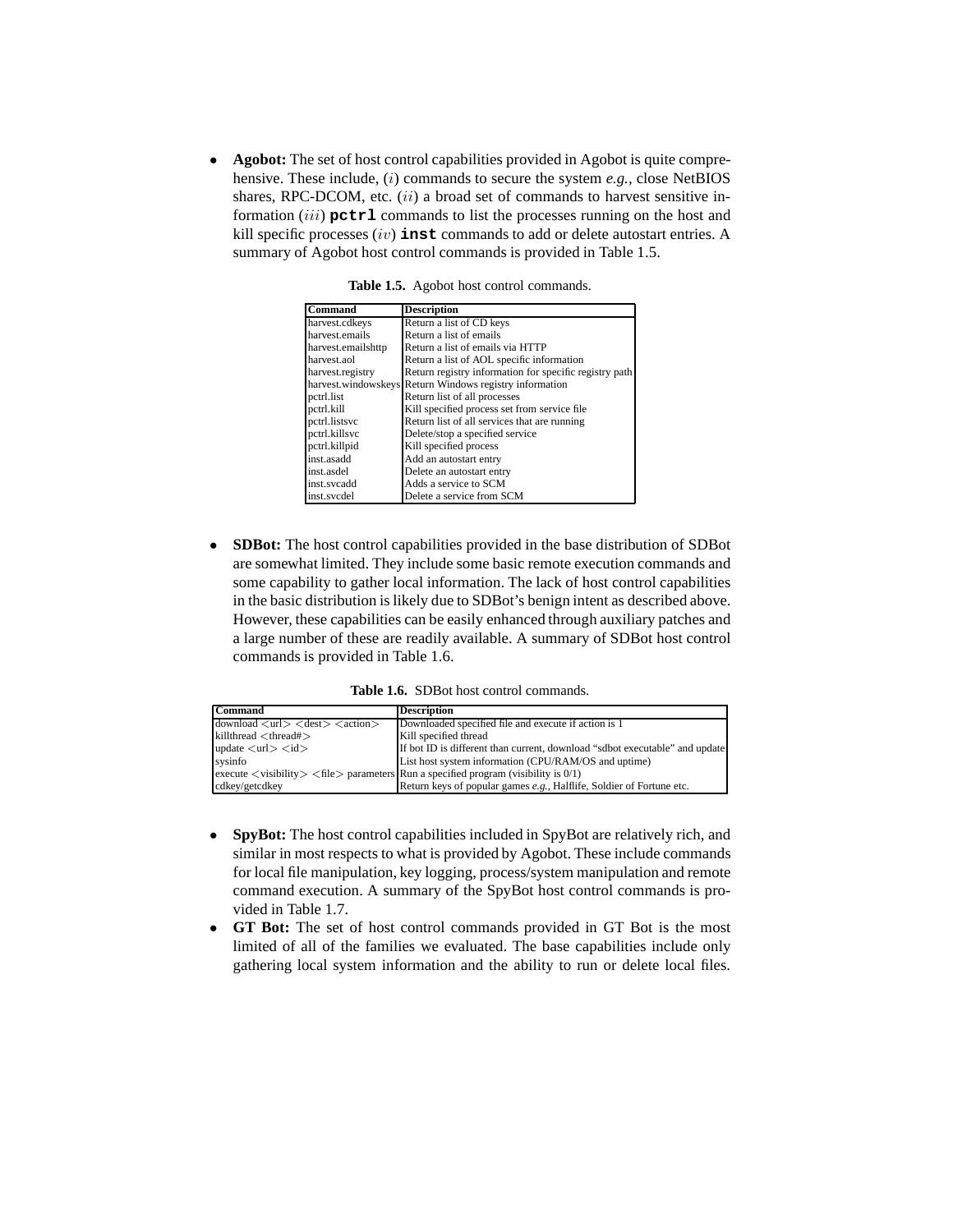| <b>Command</b>                              | <b>Description</b>                                       |
|---------------------------------------------|----------------------------------------------------------|
| delete < filename>                          | Delete a specified file                                  |
| execute < filename>                         | Execute a specified file                                 |
| $rename <$ origfilename $>$ $<$ newfile $>$ | Rename a specified file                                  |
| $makedir <$ dirname $>$                     | Create a specified directory                             |
| startkeylogger                              | Starts the on-line keylogger                             |
| stopkeylogger                               | Stops the keylogger                                      |
| sendkeys <keys></keys>                      | Simulates key presses                                    |
| keyboardlights                              | Flashes remote keyboard lights 50x                       |
| passwords                                   | Lists the RAS passwords in Windows 9x systems            |
| listprocesses                               | Return a list of all running processes                   |
| $killprocess$ $<$ processname $>$           | Kills the specified process                              |
| threads                                     | Returns a list of all running threads                    |
| killthread $\langle$ number $\rangle$       | Kills a specified thread                                 |
| $disconnect <$ number $>$                   | Disconnect the bot for number seconds                    |
| reboot                                      | Reboot the system                                        |
| $cd$ -rom $< 0/1$                           | Open/close cd-rom. cd-rom $1 =$ open, cd-rom $0 =$ close |
| opencmd                                     | Starts cmd.exe (hidden)                                  |
| $cmd <$ command $>$                         | Sends a command to cmd.exe                               |
| $get <$ filename $>$                        | Triggers DCC send on bot                                 |
| update $\langle$ url $\rangle$              | Updates local copy of the bot code                       |

**Table 1.7.** SpyBot host control commands.

However, like SDBot, there are many versions of GT Bot that include diverse capabilities for malicious host control.

*Implications:* The capabilities and diversity of the host control mechanisms in botnets are frightening and have serious implications. First they underscore the need to patch and protect systems from known vulnerabilities. Second, they informs software development and the need for stronger protection boundaries across applications in operating systems. Third, the capabilities of gathering sensitive information such as Paypal passwords and software keys provide clear economic incentives for people to operate botnets and for sponsorship by organized crime.

#### **1.3.4 Propagation Mechanisms**

Propagation refers to the mechanisms used by bots to search for new host systems. Traditional propagation mechanisms consist of simple horizontal scans on a single port across a specified address range, or vertical scans on a single IP address across a specified range of ports. However, as botnet capability expands, it is likely that they will adopt more sophisticated propagation methods such as those proposed in [34].

• **Agobot:** The scanning mechanisms included in Agobot are relatively simple and do not extend very far beyond horizontal and vertical scanning. Agobot scanning is based on the notion of network ranges (network prefixes) that are configured on individual bots. When so directed, a bot can scan across a range or randomly select IP addresses within a range. However, the current scanning command set provides no means for efficient distribution of a target address space among a collection of bots. Table 1.8 provides a summary of the scanning commands in Agobot.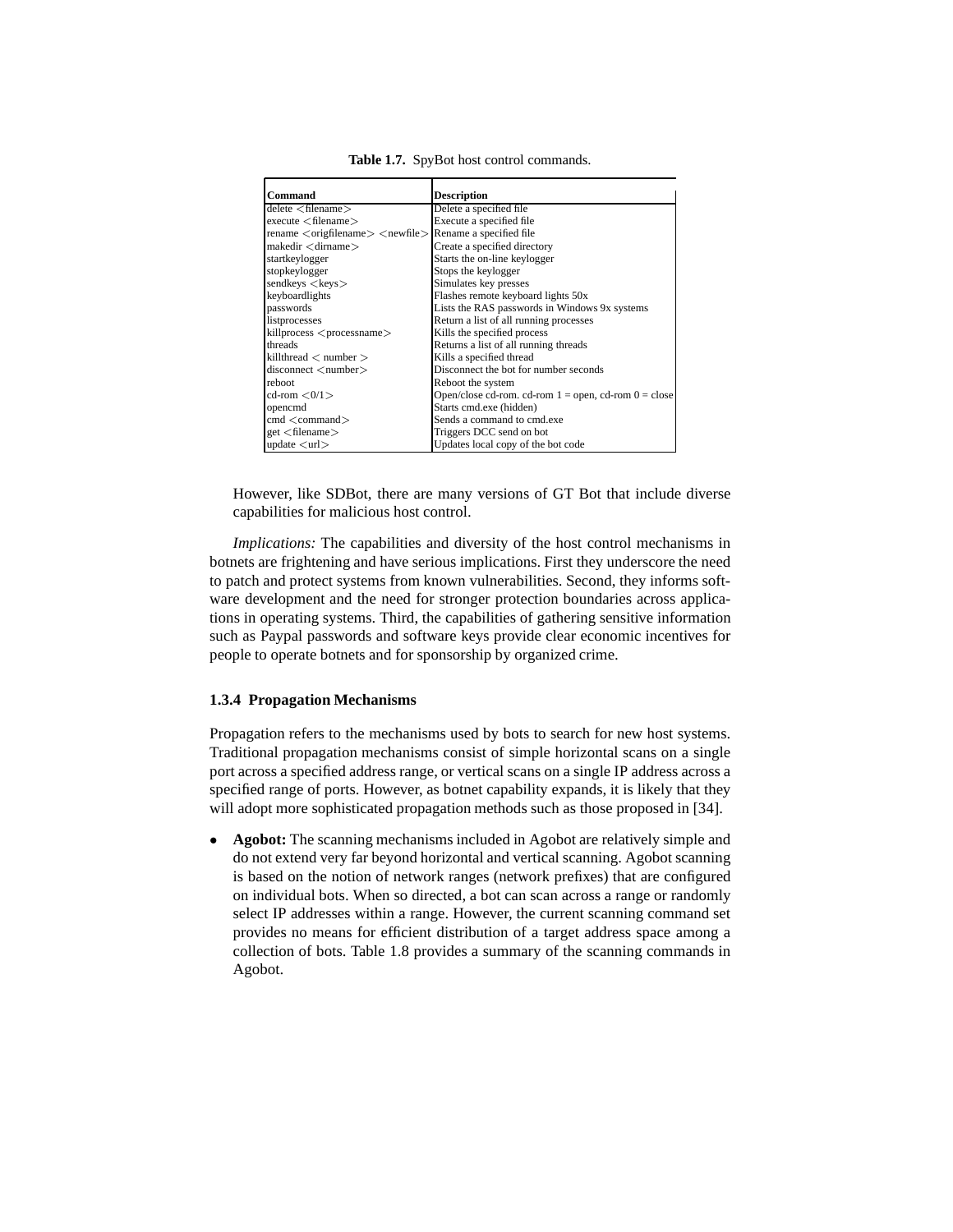| Command                                                                              | <b>Description</b>                                      |
|--------------------------------------------------------------------------------------|---------------------------------------------------------|
| scan.addnetrange $\langle \text{IP range} \rangle$ $\langle \text{priority} \rangle$ | Adds a network range to a bot                           |
| scan.delnetrange $\langle IP$ range $\rangle$                                        | Deletes a network range from a bot                      |
| scan.listnetranges                                                                   | Returns all network ranges registered with a bot        |
| scan.clearnetranges                                                                  | Clears all network ranges registered with a bot         |
| scan.resetnetranges                                                                  | Resets the network ranges to the localhost              |
| scan.enable <module name=""></module>                                                | Enables a scanner module e.g., DCOM                     |
| scan.disable $\langle$ module name $\rangle$                                         | Disables a scanner module                               |
| scan.startall                                                                        | Directs all bots to start scanning their network ranges |
| scan.stopall                                                                         | Directs all bots to stop scanning                       |
| scan.start                                                                           | Directs all enabled bots start scanning                 |
| scan.stop                                                                            | Directs all bots to stop scanning                       |
| scan.stats                                                                           | Returns results of scans                                |

**Table 1.8.** Agobot propagation and scanning commands.

- **SDBot:** As discussed in Section 1.3.1, by virtue of its benign intent, SDBot does not have scanning or propagation capability in its base distribution. However, many variants of SDBot include scanning and propagation capability. Among these, the scanning control interface is often quite similar to Agobot providing horizontal and vertical search capabilities. There are also instance where slightly more complex scanning methods are available. For example, the interface for a NetBIOS scanner for SDBot accepts starting and ending IP addresses as parameters and then randomly selects addresses between these two markers.
- **SpyBot:** The command interface for Spybot scanning is quite simple, consisting of horizontal and vertical capability. A typical example is given below:

Command: scan <start IP address> <port> <delay> <spreaders> <logfilename> Example: scan 127.0.0.1 17300 1 netbios portscan.txt

Scanning begins at the start address and opens MAX PORTSCAN SOCKETS TO USE sockets. The default value for this parameter is set to 20. Scanning then proceeds sequentially. The only spreader supported by the version of SpyBot that we evaluated is via NetBIOS.

• **GTBot:** As shown in Table 1.4, GT Bot only includes support for simple horizontal and vertical scanning.

*Implications:* There are several implications for bot propagation mechanisms. First, at present, botnets use relatively simple scanning techniques. This means that it may be possible to develop statistical finger printing methods to identify scans from botnets in distributed monitors. Second, scanning methods inform requirements for building and configuring network defenses based on firewalls and intrusion detection systems that consider scanning frequency. Finally, source code examination reveals detail of scanning mechanisms that can enable development of accurate botnet propagation models for analytic and simulation-based evaluation. We project that future versions of bot codebases will focus on propagation as an area of improvement, including both flash mechanisms and more stealthy mechanisms.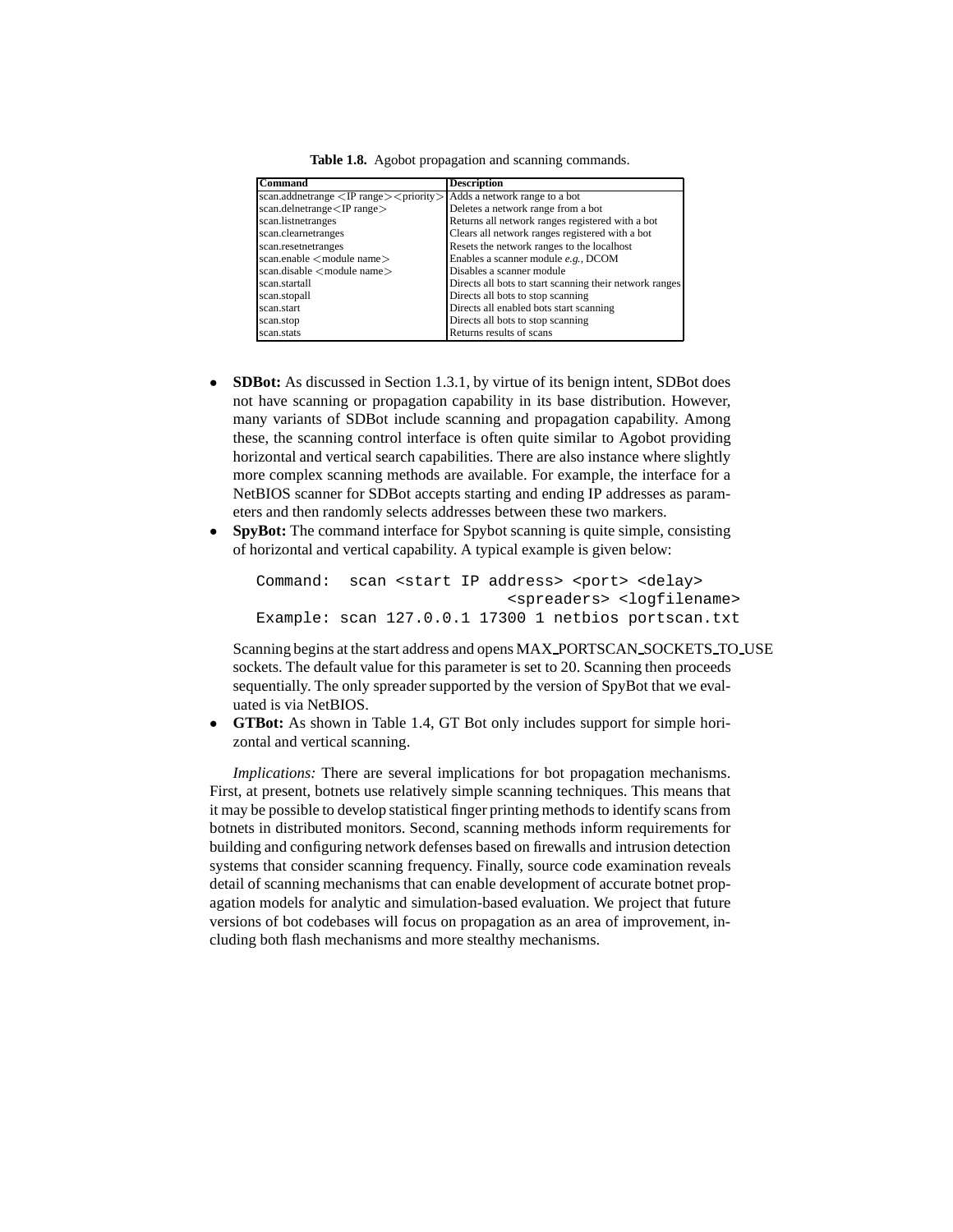#### **1.3.5 Exploits and Attack Mechanisms**

Exploits refer to the specific methods for attacking known vulnerabilities on target systems. Exploits are usually attempted in conjunction with scanning for target hosts. In this section we discuss the specific exploit modules included in each bot, and other capabilities for launching remote attacks against target systems.

- **Agobot:** The most elaborate set of exploit modules among the families that we analyzed is included with Agobot. In contrast with the other bot families, Agobot's evolution has included an ever broadening set of exploits instead of individual versions with their own exploits. This increases Agobot's potential for compromising targeted hosts. The exploits in the version of Agobot that we evaluated include:
	- 1. Bagle scanner: scans for back doors left by Bagle variants on port 2745.
	- 2. Dcom scanners (1/2): scans for the well known DCE-RPC buffer overflow.
	- 3. MyDoom scanner: scans for back doors left by variants of the MyDoom worm on port 3127.
	- 4. Dameware scanner: scans for vulnerable versions of the Dameware network administration tool.
	- 5. NetBIOS scanner: brute force password scanning for open NetBIOS shares.
	- 6. Radmin scanner: scans for the Radmin buffer overflow.
	- 7. MS-SQL scanner: brute force password scanning for open SQL servers.
	- 8. Generic DDoS module: enables seven types of denial service attack against a targeted host. A list of the commands used to control these attacks is given in Table 1.9.

| <b>Command</b>                                                                                                                                                                                                                                                          | <b>Description</b>            |
|-------------------------------------------------------------------------------------------------------------------------------------------------------------------------------------------------------------------------------------------------------------------------|-------------------------------|
| ddos.udpflood <target> <port>&lt;0=rand&gt; <time>(secs)<delay>(ms) Starts a UDP flood</delay></time></port></target>                                                                                                                                                   |                               |
| $ddos.synflood <$ host $>$ $<$ time $>$ $<$ delay $>$ $<$ port $>$                                                                                                                                                                                                      | Starts a SYN flood            |
| $ddos.html$ $\geq$ $\leq$ $\leq$ $\geq$ $\leq$ $\leq$ $\leq$ $\leq$ $\leq$ $\leq$ $\leq$ $\leq$ $\leq$ $\leq$ $\leq$ $\leq$ $\leq$ $\leq$ $\leq$ $\leq$ $\leq$ $\leq$ $\leq$ $\leq$ $\leq$ $\leq$ $\leq$ $\leq$ $\leq$ $\leq$ $\leq$ $\leq$ $\leq$ $\leq$ $\leq$ $\leq$ | Starts an HTTP flood          |
| $ddos.phatsyn <$ host $>$ $<$ time $>$ $<$ delay $>$ $<$ port $>$                                                                                                                                                                                                       | Starts a PHAT SYN flood       |
| $ddos.$ phaticmp $\langle host \rangle \langle time \rangle \langle delay \rangle$                                                                                                                                                                                      | <b>Starts PHAT ICMP flood</b> |
| $ddos.phatwork <$ host $>$ $<$ time $>$ $<$ delay $>$                                                                                                                                                                                                                   | <b>Starts PHATwonk flood</b>  |
| ddos.targa3 < target> < time>(secs)                                                                                                                                                                                                                                     | Start a targa3 flood          |
| ddos.stop                                                                                                                                                                                                                                                               | stops all floods              |

**Table 1.9.** Agobot DDos attack commands.

- **SDBot:** As discussed in Section 1.3.1, by virtue of its benign intent, SDBot does not have any exploits packaged in its standard distribution. There are, however, numerous variants that include specific exploits. SDBot does include modules for sending both UDP and ICMP packets. While not overtly malicious, these can certainly be used for simple flooding attacks. Commands to control these capabilities are listed in Table 1.10. As might be expected, there are also numerous variants of SDBot that include different kinds of DDoS attack modules.
- **Spybot:** The exploits included in the version of Spybot that we evaluated only included attacks on NetBIOS open shares. However, as with SDBot, there are many variants that include a wide range of exploits. SpyBot's DDoS interface is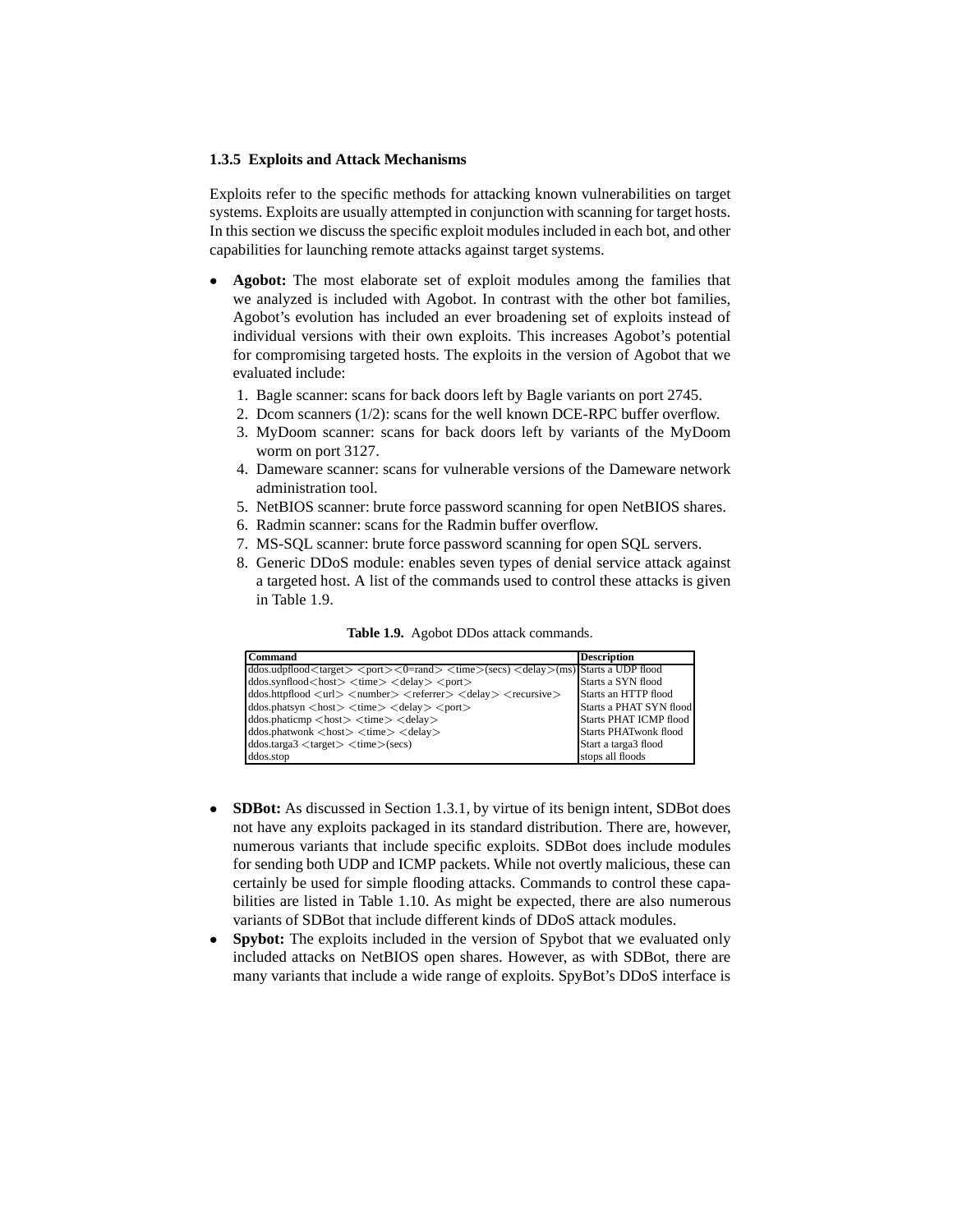**Table 1.10.** SDBot commands which could be used for DDoS attacks.

| <b>Command</b>                                                                                                                                                                        | <b>Description</b>                           |
|---------------------------------------------------------------------------------------------------------------------------------------------------------------------------------------|----------------------------------------------|
| $\alpha$ udp $\langle$ host $\rangle$ $\langle$ # pkts $\rangle$ $\langle$ pkt sz $\rangle$ $\langle$ delay $\rangle$ $\langle$ port $\rangle$ Send a specified number of UDP packets |                                              |
| $\text{ping}$ < host > <# pkts > < pkt sz > < timeout >                                                                                                                               | Send a specified number of ICMP echo packets |

also closely related to SDBot and includes the capabilities for launching simple UDP, ICMP and TCP SYN floods.

• **GTBot:** As mentioned earlier, the exploit set for the GT Bot code that we evaluated was developed to include RPC-DCOM exploits. Like SDBot and Spybot, there are many variants of GT Bot that include other well known exploits. Our version of GT Bot only included capability to launch simple ICMP floods. However, there are many variants of GT Bot that have other DDoS capabilities such as UDP and TCP SYN floods.

*Implications:* The set of exploits packaged with botnets suggest basic requirements for host-based anti-virus systems and network intrusion detection and prevention signature sets. It seems clear that in the future, more bots will include the ability to launch multiple exploits as in Agobot since this increases the opportunity for success. The DDoS tools included in bots, while fairly straightforward, highlight the potential danger of large botnets. They also inform possibilities for DDoS protection strategies such as [22].

#### **1.3.6 Malware Delivery Mechanisms**

Packers and shell encoders have long been used in legitimate software distribution to compress and obfuscate code. The same techniques have been adopted in botnet malware for the same reasons. GT/SD/Spy Bots all deliver their exploit and encoded malware packaged in a single script. However, Agobot has adopted a new strategy for malware delivery based on separating exploits and delivery. The idea is to first exploit a vulnerability (*e.g.,* via buffer overflow) and open a shell on the remote host. The encoded malware binary is then uploaded using either HTTP or FTP. This separation enables an encoder to be used across exploits thereby streamlining the codebase and potentially diversifying the resulting bit streams.

In Figure 1.2 we provide an example of the shell-encoder used in Agobot for malware delivery. An important function of a shell-encoder is to remove null bytes (that terminate c-strings) from x86 instruction sequences. As can be seen in the Figure, the code begins with an XOR key value of 0x98 then checks to see if this results in a string without null characters. If the check fails, it simply tries successive values for the XOR key until it finds a value that works. This value is then copied over to the shell code at position ENCODER OFFSET XORKEY.

*Implications:* The malware delivery mechanisms used by botnets have implications for network intrusion detection and prevention signatures. In particular, NIDS/NIPS benefit from knowledge of commonly used shell codes and ability to perform simple decoding. If the separation of exploit and delivery becomes more widely adopted in bot code (as we anticipate it will), it suggests that NIDS could benefit greatly by incorporating rules that can detect follow-up connection attempts.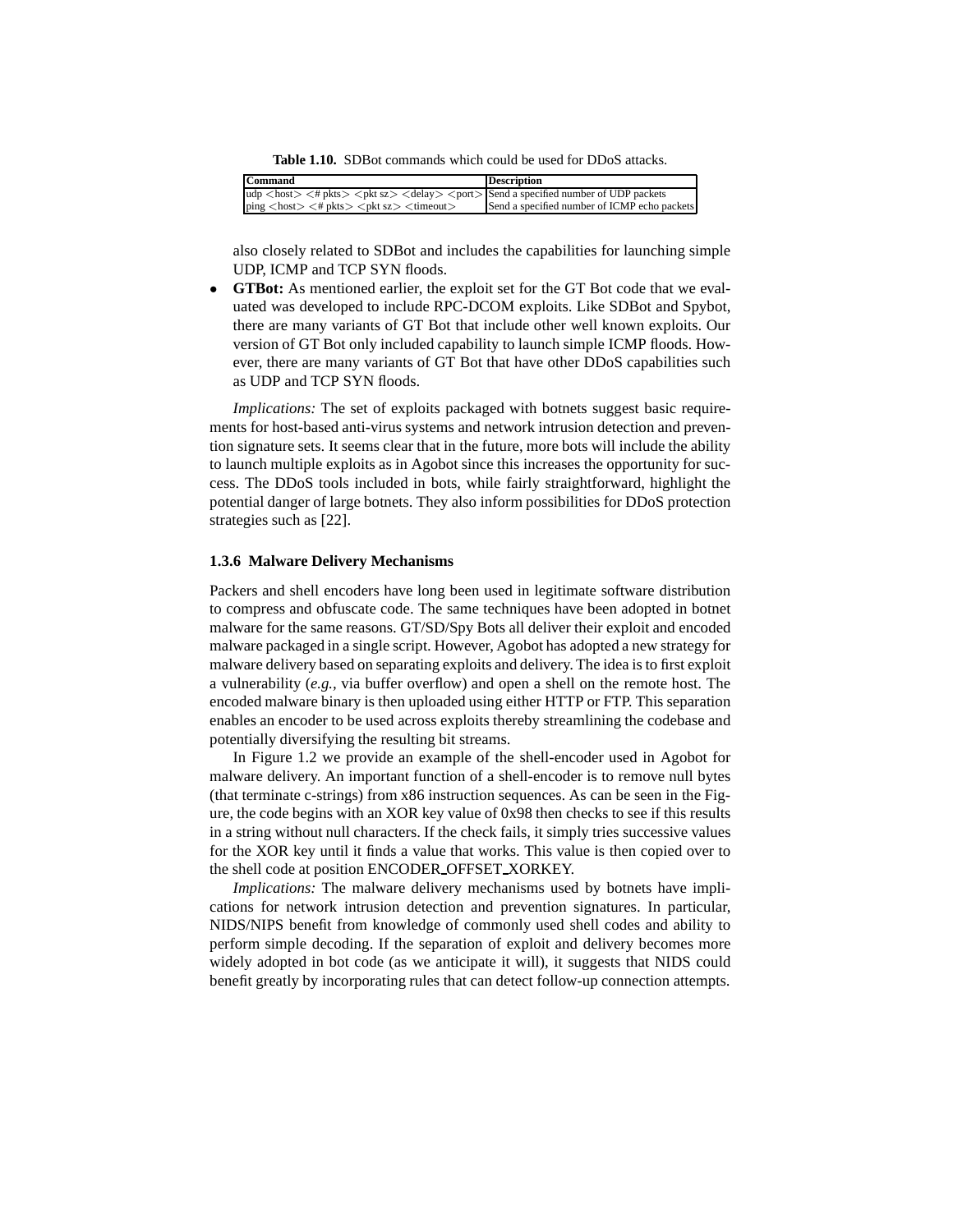```
char encoder[]=
         \xEB\x02\xEB\x05\xE8\xF9\xFF\xFF\xFF\x5B\x31\xC9\x66\xB9\xFF\xFF"
        "\x80\x73\x0E\xFF\x43\xE2\xF9";
  int xorkey=0x98;
  // Create local copies of the shellcode and encoder
  char *szShellCopy=(char*)malloc(iSCSize);
  memset(szShellCopy, 0, iSCSize); memcpy(szShellCopy, szOrigShell, iSCSize);
  char *szEncoderCopy=(char*)malloc(iEncoderSize);
  memset(szEncoderCopy, 0, iEncoderSize);
 memcpy(szEncoderCopy, encoder, iEncoderSize);
  if(pfnSC)
   pfnSC(szShellCopy, iSCSize);
  char *szShellBackup=(char*)malloc(iSCSize);
  memset(szShellBackup, 0, iSCSize);
  memcpy(szShellBackup, szShellCopy, iSCSize);
  // Set the content size in the encoder copy
  char *szShellLength=(char*)&iSCSize;
  szEncoderCopy[ENCODER_OFFSET_SIZE]=(char)szShellLength[0];
  szEncoderCopy[ENCODER_OFFSET_SIZE+1]=(char)szShellLength[1];
  // XOR the shellcode while it contains 0x5C, 0x00, 0x0A or 0x0D
  while(contains(szShellCopy, iSCSize, '\x5C') ||
        contains(szShellCopy, iSCSize, '\x00')
        contains(szShellCopy, iSCSize, '\x0A') ||
contains(szShellCopy, iSCSize, '\x0D'))
    {
      memcpy(szShellCopy, szShellBackup, iSCSize); xorkey++;
      for(int i=0;i<iSCSize;i++) szShellCopy[i]=szShellCopy[i]^xorkey;
      szEncoderCopy[ENCODER_OFFSET_XORKEY]=xorkey;
    }
  free(szShellBackup);
```
**Fig. 1.2.** Agobot shell-encoding routine for malware delivery.

### **1.3.7 Obfuscation Mechanisms**

Obfuscation refers to mechanisms that are used to hide the details of what is being transmitted through the network and what arrives for execution on end hosts. While none of the bots we evaluated included TCP obfuscations such as those described in [20], the aforementioned encoders provide obfuscation in a limited way. However, if the same key is used in each encoded delivery, then signatures could be generated quickly that would recognize a particular bit sequence. *Polymorphism* has been suggested as a means for evading signatures based on specific bit sequences by generating random encodings.

The only bot that currently supports any kind of polymorphism is Agobot. There are currently four different polymorphic encoding strategies that are supported: POLY TYPE XOR, POLY TYPE SWAP (swap consecutive bytes), POLY TYPE ROR (rotate right), POLY TYPE ROL (rotate left). While this code appears to function as advertised, thorough analysis of its capabilities is left for future work.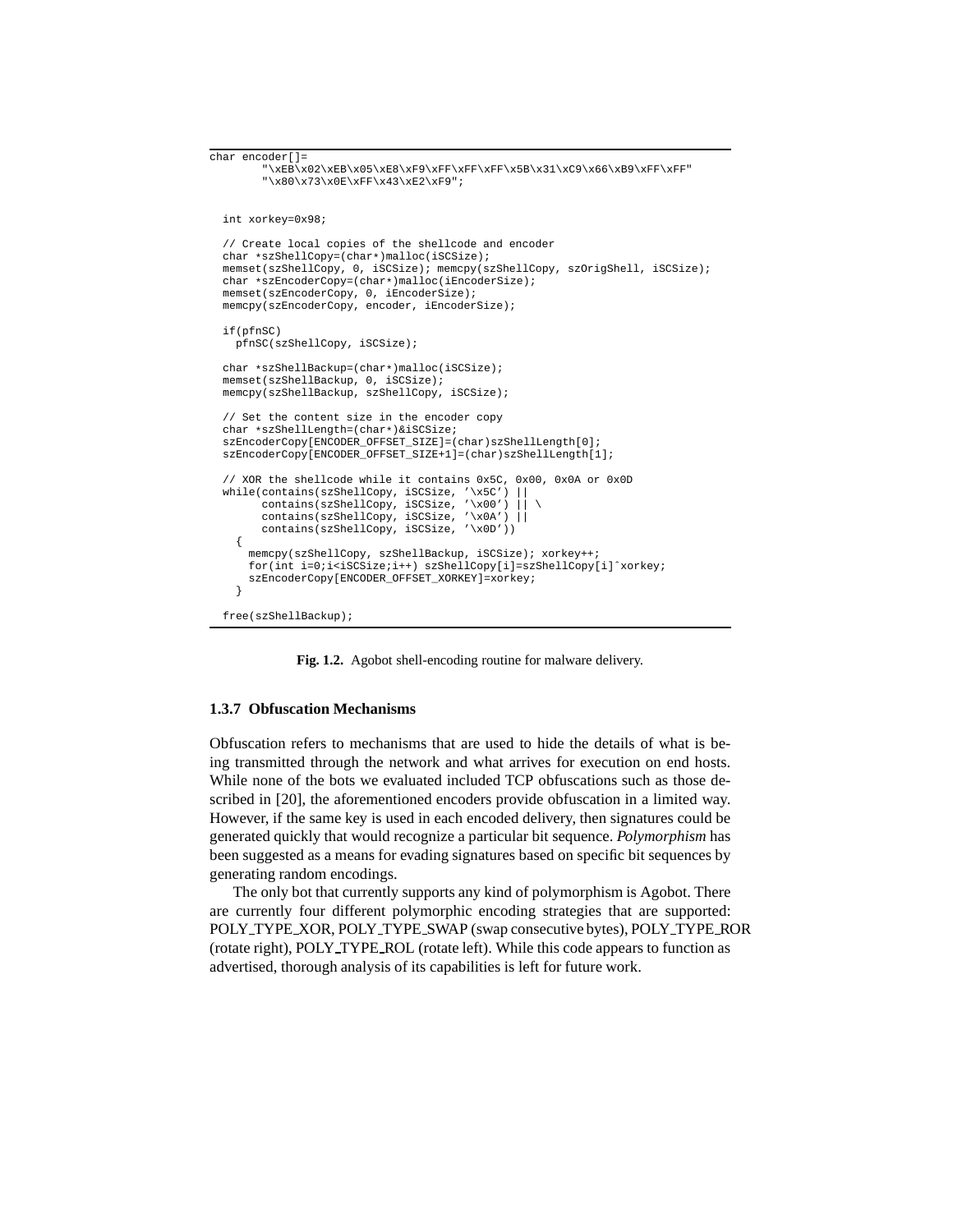*Implications:* While polymorphic botnet delivery appears to be a reality, it is not yet widely available across bot families. As such, a concentrated focus on polymorphism by the network security community may not be warranted at this time. However, while the polymorphic routine packaged with Agobot is rather simplistic, it is conceivable that future botnets will have significantly support for polymorphism. As a result, anti-virus systems and NIDS will need to eventually develop mechanisms to account for this capability.

### **1.3.8 Deception Mechanisms**

Deception refers to the mechanisms used to evade detection once a bot is installed on a target host. These mechanisms are also referred to as *rootkits*. Of the four bots we analyzed, only Agobot had elaborate deception mechanisms. These include  $(i)$ tests for debuggers such as OllyDebug, SoftIce and procdump,  $(ii)$  test for VMWare,  $(iii)$  killing anti-virus processes, and  $(iv)$  altering DNS entries of anti-virus software companies to point to localhost.

*Implications:* The elaborate deception strategy of Agobot some ways represents a merging of botnets with other forms of malware such as trojans and has several implications. First, honeynet monitors need to be aware of malware that specifically targets virtual machine environments. Second, it suggests the need for better tools for dynamic analysis of this malware since simply executing them in VMware or debuggers will provide false information. Finally, as these mechanisms improve, it is likely to become increasingly difficult to know that a system has been compromised, thereby complicating the task for host-based anti-virus and rootkit detection systems.

## **1.4 Conclusions**

Continued improvements and diversification of malware are making the task of securing networks against attacks and intrusions increasingly difficult. The objective of our work is to expand the knowledge base for security research through systematic evaluation of malicious codebases. We advocate an approach that includes both static analysis of source code and dynamic profiling of executables. In this paper we take a first step in this process by presenting an evaluation of four instances of botnet source code. We selected botnet code as our initial focus due to its relatively recent emergence as one of the most lethal classes of Internet threats.

Overall, our source code evaluation highlights the sophistication and diverse capabilities of botnets. The details of our findings include descriptions of the primary functional components of botnets organized into seven categories. Some of the most important of findings within these categories include the diverse mechanisms for sensitive information gathering on compromised hosts, the effective mechanisms for remaining invisible once installed on a local host, and the relatively simple command and control systems that are currently used. While the IRC-based command and control systems remain an area that the network security community can potentially exploit for defensive purposes, it is likely that these systems will evolve toward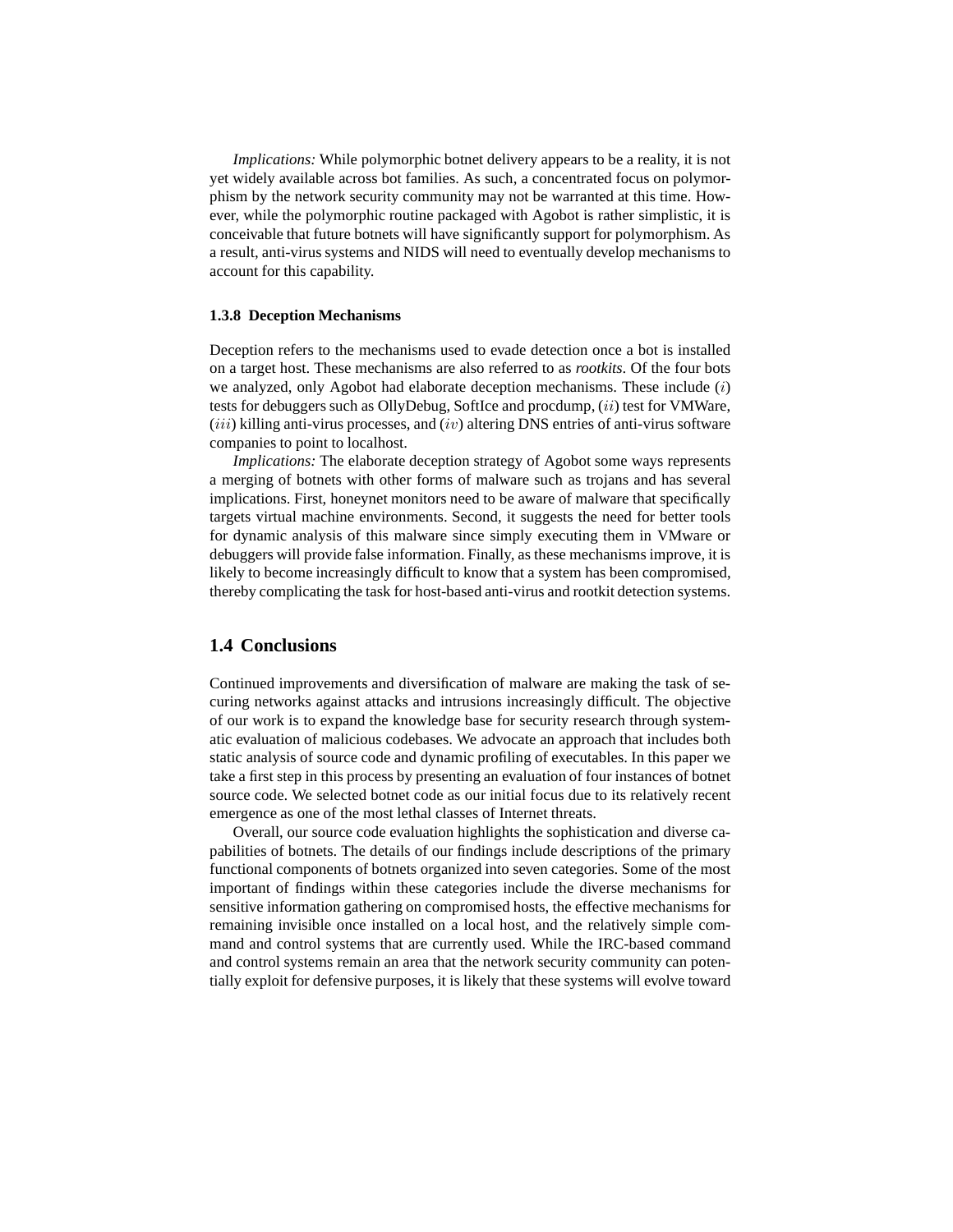something like a peer-to-peer infrastructure in the near future (if they are not already doing so).

The results in this paper represent a first step in a much larger process of decomposing and documenting malware of all types. Ultimately, we anticipate that the resulting database will enable *proactive* network security. Our immediate next steps will be to begin the process of dynamic profiling of botnet executables using tools like IDA Pro [4] and by running the executables in our own laboratory environment. Beyond that, we plan to use the lessons learned from this study to begin an IRC monitoring effort at our university border router with the objective of developing new methods for identifying botnet communications. We also plan to expand our on-going honeynet measurement efforts to include botnet monitoring.

# **Acknowledgements**

This work is supported in part by ARO grant DAAD19-02-1-0304 and NSF grant CNS-0347252. The second author was supported in part by a Lawrence H.Landweber NCR Graduate Fellowship. The views and conclusions contained herein are those of the authors and should not be interpreted as necessarily representing the official policies or endorsements, either expressed or implied, of the above government agencies or the U.S. Government.

# **References**

- 1. F-Secure Corporation's Data Security Summary for 2004. http://www.f-secure.com/2004, 2004.
- 2. California Man Charged in Botnet Attacks. Reuters, November 2005.
- 3. Honeynet Scan of the Month 32. http://www.honeynet.org/scans/scan32/, 2005.
- 4. IDA Pro. http://www.datarescue.com, 2005.
- 5. Regmon. http://www.sysinternals.com, 2005.
- 6. SoftICE Driver Suite. http://www.compuware.com/products/driverstudio/softice.htm, 2005.
- 7. Sophos virus analyses. http://www.sophos.com/virusinfo/analyses, 2005.
- 8. C. Associates. GTBot1. http://www3.ca.com/securityadvisor/pest/pest.aspx?id=453073312, 1998.
- 9. M. Bailey, E. Cooke, F. Jahanian, J. Nazario, and D. Watson. The Internet Motion Sensor: A Distributed Blackhole Monitoring System. In *Proceedings of the Network and Distributed Security Symposium*, San Diego, CA, January 2005.
- 10. P. Barford. The Wisconsin Advanced Internet Laboratory. http://wail.cs.wisc.edu, 2005.
- 11. J. Canavan. The evolution of irc bots. In *Proceedings of Virus Bulletin Conference 2005*, October 2005.
- 12. E. Cooke, F. Jahanian, and D. McPherson. The zombie roundup: Understanding, detecting and disrupting botnets. In *Proceedings of Usenix Workshop on Stepts to Reducing Unwanted Traffic on the Internet (SRUTI '05)*, Cambridge, MA, July 2005.
- 13. P. Cousot, R. Cousot, J. Feret, L. Mauborgne, A. Mine, D. Monniaux, and X. Rival. The Astree Static Analyzer. http://www.astree.ens.fr, 2005.
- 14. Coverity. Coverity Prevent. http://www.coverity.com, 2005.
- 15. DETER. A laboratory for security research. http://www.isi.edu/deter, 2005.
- 16. D. Dietrich. Distributed Denial of Service (DDoS) Attacks/tools. http://staff.washington.edu/dittrich/misc/ddos/, 2005.